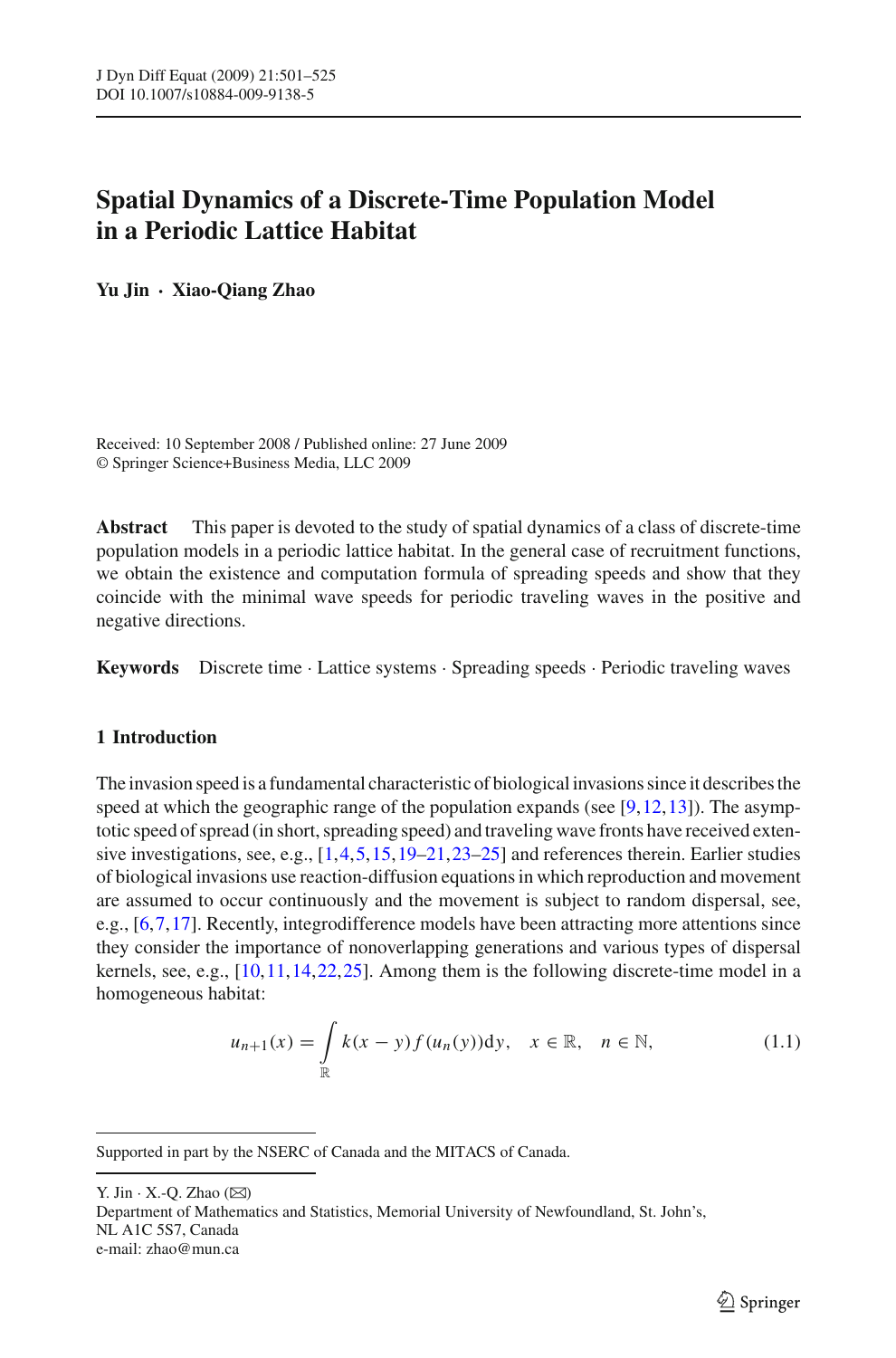where  $u_n(x)$  is the density of the *n*-th generation of the population at location  $x \in \mathbb{R}$ ,  $k(x - y)$ is the dispersal kernel which describes the proportion of the population leaving *y* to *x*, *f* is the recruitment function of the population.

Although most of earlier studies assumed that the environment is spatially homogeneous, the real environment is generally heterogeneous (see, e.g., [\[2,](#page-23-13)[3,](#page-23-14)[6](#page-23-7)[–8](#page-23-15)[,11,](#page-23-11)[16](#page-23-16)[,17,](#page-23-9)[22](#page-24-4)[,24,](#page-24-5)[25](#page-24-3)]), due to natural phenomena or exposure to artificial disturbances. This indicates that in the study of biological invasions it is important to understand how spatial heterogeneities influence the characteristics of front propagation such as front speeds, front profiles and front location. As a generalization of  $(1.1)$ , one may consider the following discrete-time model in a heterogeneous habitat:

$$
u_{n+1}(x) = \int_{\mathbb{R}} k(x, y) f(y, u_n(y)) \, dy, \quad x \in \mathbb{R}, \quad n \in \mathbb{N}, \tag{1.2}
$$

<span id="page-1-0"></span>where  $k(x, y)$  is still the dispersal kernel, which may not depend only on the distance between *x* and *y*,  $f(x, u)$  is the recruitment function of the population with density *u* at location  $x \in \mathbb{R}$ .

The simplest case of the spatial heterogeneity is a periodic habitat, by which we mean that the recruitment function (or the growth function) and dispersal properties vary periodically in the habitat. Freidin and Gärtner [\[6](#page-23-7)[,7\]](#page-23-8) used probabilistic methods to study the spreading speed for an equation of Fisher type in which the mobility and the growth function vary periodically in space. In the ecological context, Shigesada et al. [\[17\]](#page-23-9) first introduced a reaction-diffusion model for the spread of a single species in a patchy environment with periodic variations in diffusivity and growth rate. Weinberger [\[24](#page-24-5)] presented a general model in periodically varying environments and investigated spreading speeds and traveling waves in the case where the recursion operator is monotone. Guo and Hamel [\[8\]](#page-23-15) studied the front propagation of a monotone lattice model in a periodic habitat. More recently, Kawasaki and Shigesada [\[11](#page-23-11)] considered propagating waves in a periodic environment in the framework of an integrodifference equation (an example of  $(1.2)$ ), by the linearization method and numerical simulations. Weinberger et al.  $[25]$  established spreading speeds for  $(1.2)$  in a periodic habitat in the case where the recruitment function is not necessarily monotone in the density of the species. However, the proof of the existence of periodic traveling waves for  $(1.2)$  in this case is still an open problem.

As mentioned in [\[23\]](#page-24-2), it is impractical to measure the population densities at all points at all times and computations for continuous models are often obtained as an approximation of the related discrete models. Thus, it is reasonable to consider the following lattice version of [\(1.2\)](#page-1-0) in a periodic habitat in the case where the recruitment function is not necessarily monotone:

$$
u_{n+1}^i = \sum_{j=-\infty}^{+\infty} P_{ij} f_j(u_n^j), \quad i \in \mathbb{Z}, \quad n \in \mathbb{N},
$$
 (1.3)

<span id="page-1-1"></span>where  $u^i$  is the density of the *n*-th generation of the population at the *i*-th location,  $P_{ij}$  is the dispersal kernel, which is the fraction of those individuals who successfully migrate from the *j*-th location to the *i*-th location,  $f_i(u) := f(j, u)$  is the recruitment function of the population with density *u* at location  $j \in \mathbb{Z}$ . The purpose of our current paper is to study spreading speeds and periodic traveling waves for [\(1.3\)](#page-1-1) in both monotone and non-monotone cases of  $f_i(u)$ .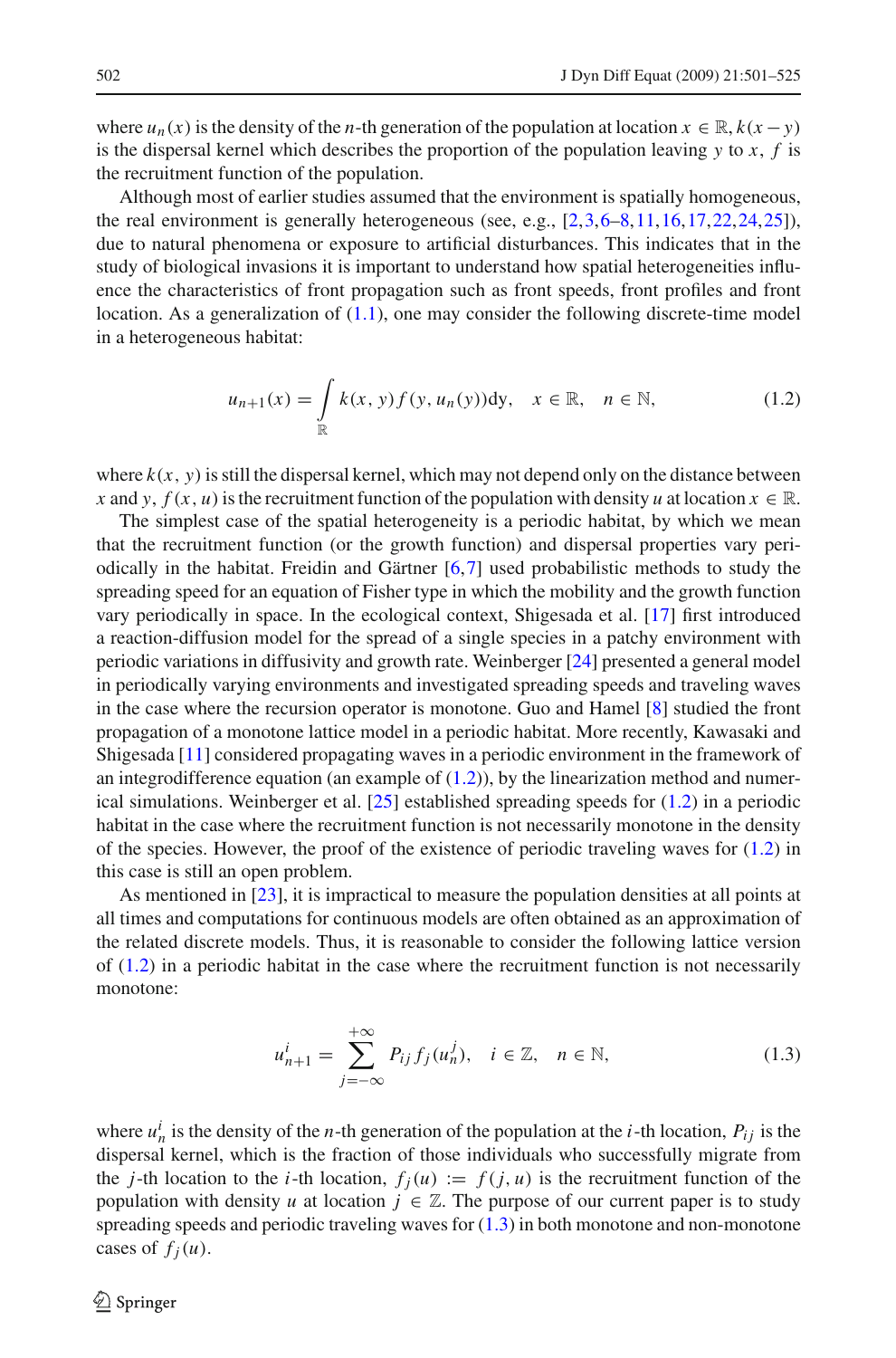Throughout this paper, we always assume that  $(1.3)$  satisfies the following conditions:

(H1)  $P_{ij}$  is nonnegative;  $P_{ij} = P_{i+L,j+L}$  for some  $L > 0$  for all  $i, j \in \mathbb{Z}$ ;  $\sum_{j=1}^{+\infty}$ *j*=−∞  $P_{ij} = 1$ 

for all  $i \in \mathbb{Z}$ ; and  $\sum_{i=1}^{+\infty}$ *j*=−∞  $P_{ij}e^{-\mu(i-j)}$  < ∞ for all  $\mu \in (-\Delta^-, \Delta^+)$  and  $i \in \mathbb{Z}$ , where

 $\Delta^{-} > 0$  and  $\Delta^{+} > 0$  are the abscissas of convergence and they may be infinity. (H2) For any *i* ∈  $\mathbb{Z}$ ,  $f_i$  ∈  $C^1(\mathbb{R}_+, \mathbb{R})$ ;  $f_i(0) = 0$ ,  $f'_i(0) > 1$ ;  $f_i([0, b]) \subseteq [0, b]$  for some  $b > 0$ ;  $f_i(u) = f_{i+L}(u)$  for all  $u \in [0, b]$ ;  $\frac{f_i(u)}{u}$  is strictly decreasing in  $u \in (0, b]$ . There exists  $\hat{L} > 0$  such that  $|f_i(u_1) - f_i(u_2)| \leq \hat{L} |u_1 - u_2|$  for all  $u_1, u_2 \in [0, b]$ ,  $i \in \mathbb{Z}$ .

We also use the following notations:

$$
X = \{ \{\varphi^i\}_{i \in \mathbb{Z}} : \varphi^i \in \mathbb{R}_+, \forall i \in \mathbb{Z} \},
$$
  
\n
$$
X^L = \{ \{\varphi^i\}_{i \in \mathbb{Z}} \in X : \varphi^i = \varphi^{i+L}, \forall i \in \mathbb{Z} \},
$$
  
\n
$$
X^L_b = \{ \{\varphi^i\}_{i \in \mathbb{Z}} \in X^L : \varphi^i \in [0, b], \forall i \in \mathbb{Z} \}.
$$

For  $u \in X$ ,  $v \in X$ ,  $u \le v$  means  $u^i \le v^i$  for all  $i \in \mathbb{Z}$ ;  $u < v$  means  $u^i \le v^i$  for all  $i \in \mathbb{Z}$ but  $u \neq v$ ; and  $u \ll v$  means  $u^i < v^i$  for all  $i \in \mathbb{Z}$ .

The rest of this paper is organized as follows. In Sect. [2,](#page-2-0) we consider that the recruitment function  $f_i(u)$  is monotone in *u* for all  $i \in \mathbb{Z}$  and establish the existence and computation formula of spreading speeds and their coincidence with the minimal wave speeds for periodic traveling waves in both positive and negative directions. In Sect. [3,](#page-11-0) we extend these results to the case of non-monotone recruitment functions by using the comparison method (for spreading speeds) and the Schauder fixed point theorem (for periodic traveling waves). An example is also given in Sect. [4](#page-20-0) to illustrate the obtained analytic results.

#### <span id="page-2-0"></span>**2 Monotone Case**

In this section, we consider model [\(1.3\)](#page-1-1) with a monotone recruitment function. In addition to (H1) and (H2), we further assume that

(H3)  $f_i(u)$  is nondecreasing in  $u \in [0, b]$  for all  $i \in \mathbb{Z}$ .

<span id="page-2-1"></span>Define an operator *Q* on *X* by

$$
(Q[\varphi])^{i} = \sum_{j=-\infty}^{+\infty} P_{ij} f_j(\varphi^{j}), \quad i \in \mathbb{Z}, \quad \varphi \in X.
$$
 (2.1)

Then for  $u_n = \{u_n^i\}_{i \in \mathbb{Z}} \in X$ , [\(1.3\)](#page-1-1) can be written as

$$
u_{n+1}=Q[u_n].
$$

To find a fixed point of *Q* in  $X^L$ , we restrict *Q* on  $X^L$  as  $\overline{Q}$ :

$$
(\bar{Q}[\varphi])^i = \sum_{j=-\infty}^{+\infty} P_{ij} f_j(\varphi^j), \quad i \in \mathbb{Z},
$$

 $\circled{2}$  Springer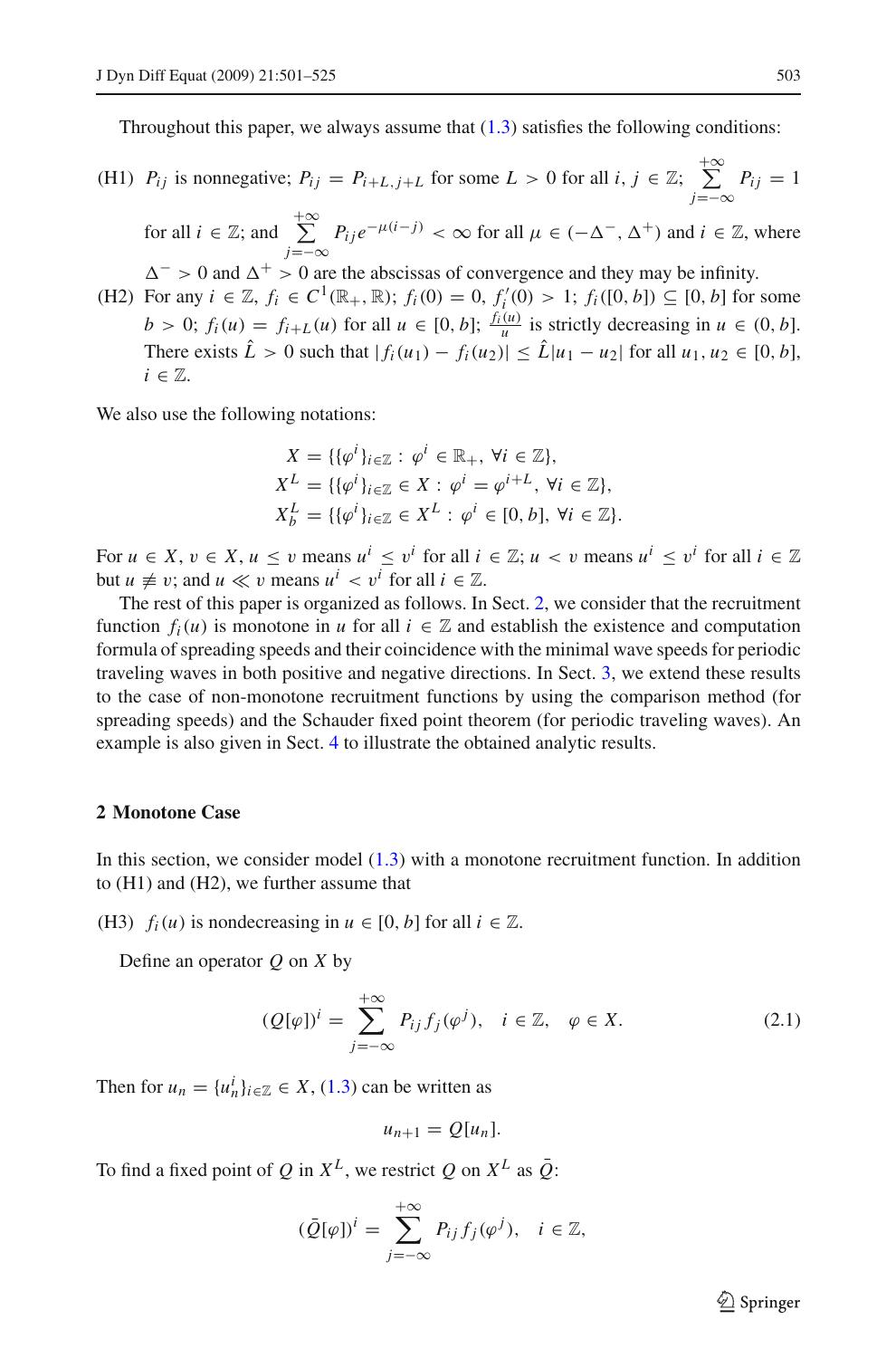for any  $\varphi \in X^L$ . By using the periodicity properties of f and  $\varphi$ , we can write  $\overline{O}$  as

$$
(\bar{Q}[\varphi])^{i} = \sum_{j=-\infty}^{+\infty} P_{ij} f_j(\varphi^{j})
$$
  
= 
$$
\sum_{k=-\infty}^{+\infty} \sum_{m=1}^{L} P_{i,kL+m} f_{kL+m}(\varphi^{kL+m})
$$
  
= 
$$
\sum_{k=-\infty}^{+\infty} \sum_{m=1}^{L} P_{i,kL+m} f_m(\varphi^m)
$$
  
= 
$$
\sum_{m=1}^{L} \left( \sum_{k=-\infty}^{+\infty} P_{i,kL+m} \right) f_m(\varphi^m),
$$

for any  $i \in \mathbb{Z}, \varphi \in X^L$ . Since  $P_{ij} = P_{i+L,j+L}$  for all  $i, j \in \mathbb{Z}$ , we have  $(\overline{Q}[\varphi])^i = (\overline{Q}[\varphi])^{i+L}$ for all  $i \in \mathbb{Z}$ , and hence,  $\overline{Q}: X^L \to X^L$ . By the periodicity of elements in  $X^L$ , we see that  $X^L$  is actually equivalent to  $\mathbb{R}^L_+$ . Thus,  $\overline{Q}$  can be considered as an operator from  $\mathbb{R}^L_+$  to  $\mathbb{R}^L_+$ :

$$
(\bar{Q}[\varphi])^i = \sum_{m=1}^L \bar{a}_{im} f_m(\varphi^m), \quad \forall i \in \{1, 2, ..., L\}, \quad \varphi \in \mathbb{R}^L_+,
$$

where  $\bar{a}_{im} = \sum_{i=1}^{+\infty}$ *k*=−∞  $P_{i,kL+m}$ , for *i*, *m* ∈ {1, 2, ..., *L*}.

Let  $\bar{L}_0 = D\bar{Q}$ [0] be the derivative of  $\bar{Q}$  at 0. It then follows that

$$
(\bar{L}_0[\varphi])^i = \sum_{j=-\infty}^{+\infty} P_{ij} f'_j(0) \varphi^j, \quad \forall i \in \mathbb{Z},
$$

for any  $\varphi \in X^L$ . Similarly as we do for  $\overline{Q}$ , we can also show that  $\overline{L}_0 : X^L \to X^L$  and then consider  $\bar{L}_0$  as a linear operator from  $\mathbb{R}^L$  to  $\mathbb{R}^L$ . Moreover,

$$
\bar{L}_0[\varphi] = A\varphi, \quad \forall \varphi \in \mathbb{R}^L, \tag{2.2}
$$

where  $A = (a_{im})_{L \times L}$ ,  $a_{im} = \sum_{i=1}^{+\infty}$  $\sum_{k=-\infty}^{+\infty} P_{i,kL+m} f'_m(0)$ , for  $i, m \in \{1, 2, ..., L\}.$ 

We further assume that

(H4) *A* is irreducible, and for any  $u_0 \in \mathbb{R}^L_+\setminus\{0\}$ , there exists  $k = k(u_0) \in \mathbb{N}$ , such that  $\overline{Q}^k[u_0] \gg 0.$ 

Let

 $r(\bar{L}_0) = \max\{|\lambda| : \lambda \text{ is an eigenvalue of } A\}.$ 

<span id="page-3-0"></span>By [\[18](#page-24-6), Theorem A.4], it then follows that  $r(\bar{L}_0)$  is a positive eigenvalue of A and that there is a strongly positive eigenvector of *A* associated with  $r(\bar{L}_0)$ .

**Lemma 2.1** *Let* (H1)–(H4) hold. If  $r(\bar{L}_0) > 1$ , then there exists a unique fixed point  $\beta^* \gg 0$ *in X*<sup>*L*</sup> *such that every forward orbit of*  $\overline{Q}$  *in X*<sup>*L*</sup>  $\setminus$  {0} *converges to*  $\beta^*$ *.*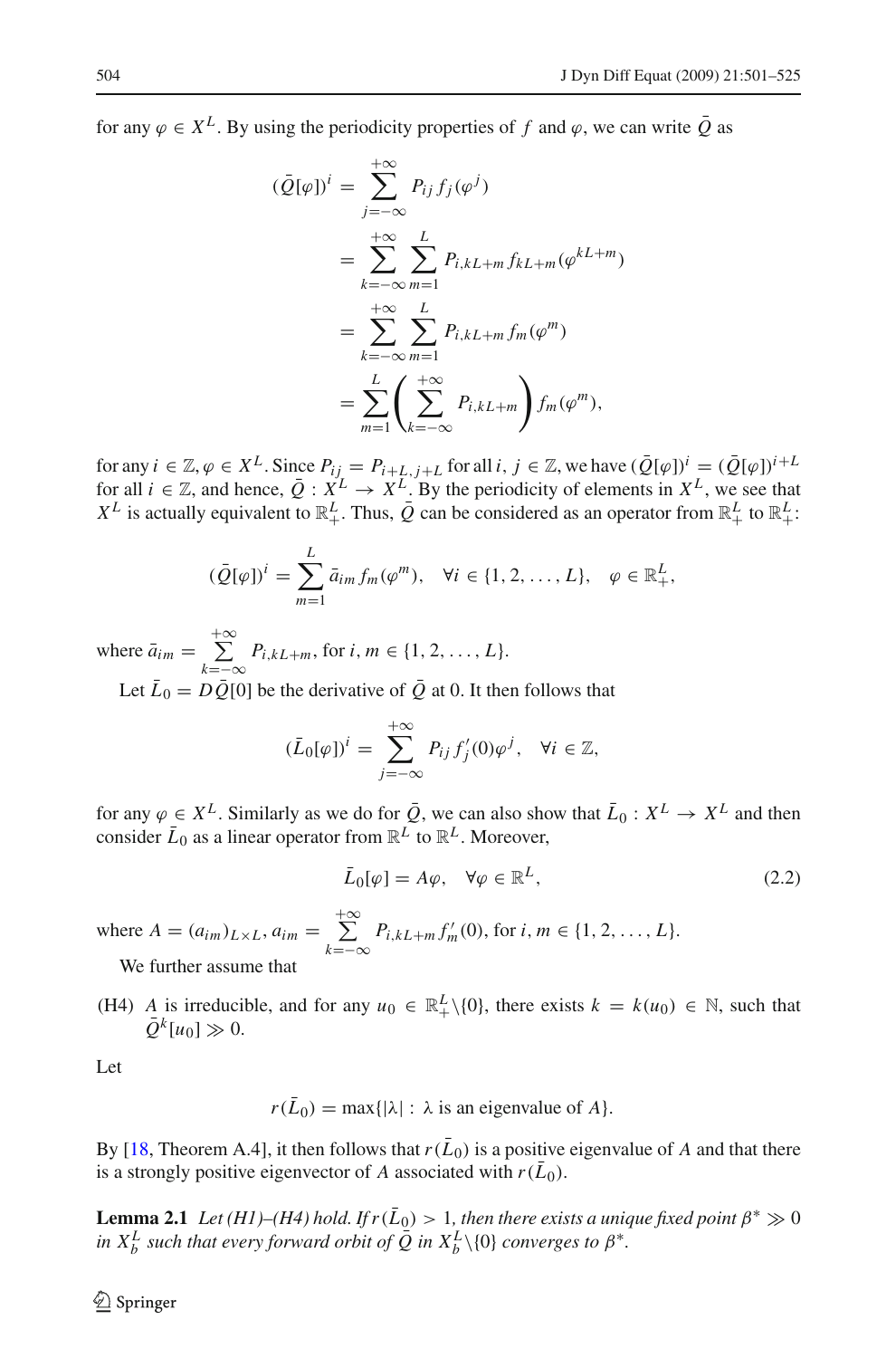*Proof* Let  $\hat{b} := (b, b, \dots, b) \in \mathbb{R}^L$  and  $\mathbb{R}^L_{\hat{b}} := \{ \varphi \in \mathbb{R}^L : 0 \le \varphi \le \hat{b} \}$ . Consider  $\overline{Q}$  and  $\overline{L}_0$ as operators on  $\mathbb{R}^L_+$  and  $\mathbb{R}^L$ , respectively. Obviously,  $\overline{Q}[0] = 0$ . For any  $\varphi \in \mathbb{R}^L$ , it follows from  $f_i([0, b]) \subseteq [0, b]$  that  $0 \leq (\overline{Q}[\varphi])^i \leq b$  for all  $i \in \mathbb{Z}$ . This implies that  $\overline{Q}: \mathbb{R}_{\hat{b}}^L \to \mathbb{R}_{\hat{b}}^L$ .

For  $\varphi, \psi \in \mathbb{R}^L_{\hat{b}}$  with  $\varphi \leq \psi$ , i.e.,  $0 \leq \varphi^i \leq \psi^i \leq b$  for all  $1 \leq i \leq L$ , we have

$$
(\bar{Q}[\varphi])^i = \sum_{m=1}^L \bar{a}_{im} f_m(\varphi^m) \le \sum_{m=1}^L \bar{a}_{im} f_m(\psi^m) = (\bar{Q}[\psi])^i, \quad \forall 1 \le i \le L.
$$

Thus,  $\overline{Q}[\varphi] \leq \overline{Q}[\psi]$ , and hence,  $\overline{Q}$  is monotone on  $\mathbb{R}_{\hat{b}}^L$ .

Let  $\alpha \in (0, 1)$  and  $\varphi \in \mathbb{R}_{\hat{b}}^L$  with  $\varphi \gg 0$ . Since  $\frac{f_i(u)}{u}$  is strictly decreasing in  $u \in (0, b]$ , it follows that for any  $i \in \mathbb{Z}$ ,  $f_i$  is strictly subhomogeneous on  $(0, b]$  in the sense that

$$
f_i(\alpha u) > \alpha f_i(u), \quad \forall u \in (0, b], \quad \alpha \in (0, 1),
$$

and hence,

$$
(\bar{Q}[\alpha\varphi])^i = \sum_{m=1}^L \bar{a}_{im} f_m(\alpha\varphi^m) > \sum_{m=1}^L \bar{a}_{im} \cdot \alpha \cdot f_m(\varphi^m) = \alpha \sum_{m=1}^L \bar{a}_{im} f_m(\varphi^m)
$$
  
=  $\alpha (\bar{Q}[\varphi])^i$ ,  $\forall 1 \le i \le L$ .

Then  $\overline{Q}[\alpha \varphi] \gg \alpha \overline{\mathcal{Q}}[\varphi]$  in  $\mathbb{R}^L$ , which indicates that  $\overline{\mathcal{Q}}$  is strongly subhomogeneous on  $\mathbb{R}^L_{\hat{b}}$ .

Note that  $r(\bar{L}_0)$  is a positive eigenvalue of  $\bar{L}_0$  with a strongly positive eigenvector  $e \in \mathbb{R}_{\hat{b}}^L$ .

Since  $r(\bar{L}_0) > 1$ , as argued in the proof of [\[26](#page-24-7), Theorem 2.1.2], we see that there exists  $\varepsilon_0 > 0$ such that  $\overline{Q}[\epsilon e] \gg \epsilon e$ , for all  $\varepsilon \in (0, \epsilon_0]$ . For any given  $u \in \mathbb{R}^L_{\hat{b}}$  with  $u \gg 0$ , there exists sufficiently small  $\varepsilon_1 \in (0, \varepsilon_0]$  such that  $u \geq \varepsilon_1 e$ . Then we have

$$
\overline{Q}[u] \geq \overline{Q}[\varepsilon_1 e] \gg \varepsilon_1 e,
$$

and hence,

$$
\bar{Q}^n[u] \geq \varepsilon_1 e, \quad \forall n \geq 1.
$$

Therefore, the  $\omega$ -limit set of *u*,  $\omega(u)$ , is a nonempty compact invariant set in *Int* ( $\mathbb{R}^L_+$ ). By [\[26,](#page-24-7) Theorem 2.3.2],  $\overline{Q}$  :  $\mathbb{R}_{\hat{b}}^L \to \mathbb{R}_{\hat{b}}^L$  has a fixed point  $\beta^* \in Int(\mathbb{R}_+^L)$  such that every nonempty compact invariant set of  $\overline{Q}$  in *Int*( $\mathbb{R}^L_+$ ) consists of  $\beta^*$ . Thus, for any  $u \in Int(\mathbb{R}^L_+) \cap \mathbb{R}^L_{\hat{b}}$ , β<sup>∗</sup> attracts the forward orbit of *u*. Moreover, (H4) implies that β<sup>∗</sup> is globally attractive in  $\mathbb{R}_{\hat{\mathbf{k}}}^L \setminus \{0\}.$  $\frac{L}{\hat{b}} \setminus \{0\}.$ 

To study the dynamics of invasions for  $(1.3)$ , in the rest of this section we always assume that

(H5)  $r(\bar{L}_0) > 1$ .

Thus, *Q* admits a globally attractive fixed point  $\beta^* \gg 0$  in  $X_b^L \setminus \{0\}$ .

In order to use the theory of spreading speeds and periodic traveling waves for monotone operators on periodic habitats in [\[24](#page-24-5)], we first present some notations and hypotheses from there. Let  $H$  be a subset of  $\mathbb R$ . For a recursion of the form

$$
u_{n+1}=Q[u_n],
$$

 $\mathcal{L}$  Springer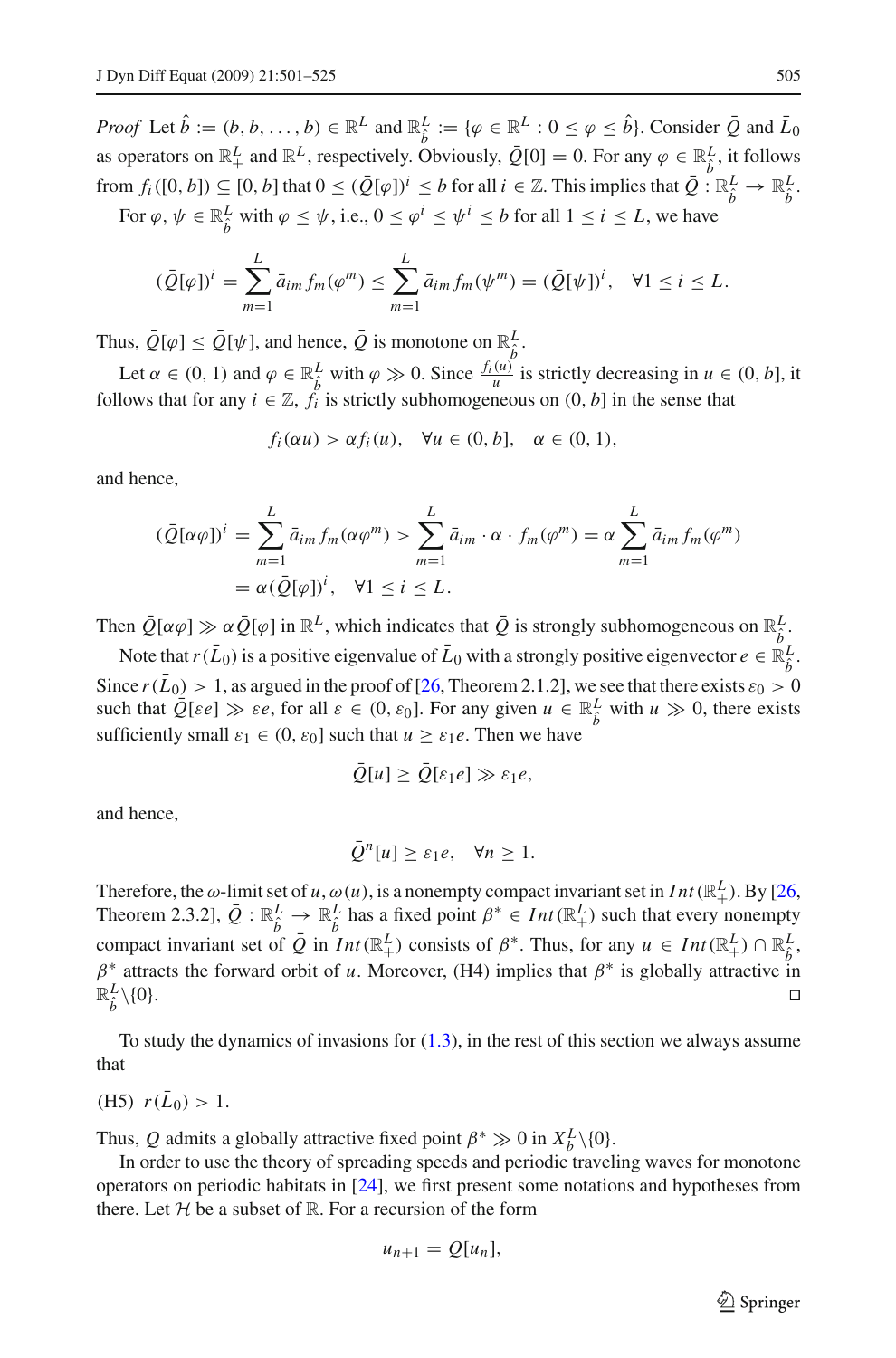where  $u_n(x) \in \mathbb{R}$  for any  $x \in \mathcal{H} \subseteq \mathbb{R}$ ,  $n \in \mathbb{N}$ , we define

 $M = \{u : u \text{ is continuous on } H, 0 \le u(x) \le \pi_1(x), \forall x \in H\},\$ 

where  $\pi_1$  is a nonnegative fixed point of *Q*. The following assumptions come from [\[24,](#page-24-5) Hypotheses 2.1].

- *(A1) The habitat <sup>H</sup> is a closed subset of* <sup>R</sup>*.*
- *(A2) Q is monotone in the sense that if*  $u(x) \le v(x)$  *<i>on*  $H$ *, then*  $Q[u](x) \le Q[v](x)$ *. That is, an increase throughout H in the population un at time n increases the population*  $u_{n+1} = Q[u_n]$  *throughout*  $H$  *at the next time step.*
- *(A3) There is a closed lattice L such that H is invariant under translation by any element of L*, and *O* is periodic with respect to *L* in the sense that  $O[T_a[u]] = T_a[O[u]]$ *holds for all*  $u \in M$  *and*  $a \in L$ *, where* T *is the translation operator defined as*  $T_a[u](x) := u(x - a)$ *. Moreover, there is a bounded subset*  $P$  *of*  $H$  *such that every*  $x \in H$  *has a unique representation of the form*  $x = z + p$  *with z in*  $\mathcal L$  *and*  $p$  *in*  $\mathcal P$ *.*
- *(A4)*  $Q[0] = 0$  *and there are two functions*  $\pi_0(x)$  *and*  $\pi_1(x)$  *with*  $\pi_i(x) = \pi_i(x+a)$  *for all*  $a \in \mathcal{L}$  *and*  $i = 0$  *or* 1*, such that*  $0 \leq \pi_0 \leq \pi_1$ ,  $Q[\pi_0] = \pi_0$  *and*  $Q[\pi_1] = \pi_1$ *. Moreover, if*  $\pi_0 \le u_0 \le \pi_1$ ,  $u_0$  *is periodic with respect to L in the sense that*  $u_0(x) = T_a[u_0](x)$ *for all*  $a \in \mathcal{L}$ *, and*  $u_0 \neq \pi_0$ *, then the solution*  $u_n$  *of the recursion*  $u_{n+1} = Q[u_n]$ *, which is again periodic with resect to L, converges to*  $\pi_1$  *as*  $n \to \infty$  *uniformly on*  $H$ *. (That is,*  $\pi_0$  *is unstable and*  $\pi_1$  *is stable.) In addition, any L-periodic equilibrium*  $\pi$ *other than*  $\pi_1$  *which satisfies the inequalities*  $0 \leq \pi \leq \pi_1$  *also satisfies*  $\pi \leq \pi_0$ *.*
- *(A5) Q is continuous in the sense that if the sequence*  $u_m \in M$  *<i>converges to*  $u \in M$ , *uniformly on every bounded subset of <sup>H</sup>, then Q*[*um*] *converges to Q*[*u*]*, uniformly on every bounded subset of H. That is, a change in u far from the point x has very little effect on the value of Q*[*u*] *at x.*
- *(A6) Every sequence*  $\{u_m\}$  *of functions in M contains a subsequence*  $\{u_m\}$  *such that* {*Q*[*umi*]} *converges to some function, uniformly on every bounded set.*

<span id="page-5-0"></span>**Lemma 2.2** *The operator Q in* [\(2.1\)](#page-2-1) *satisfies* (A1)–(A6) with  $\mathcal{H} = \mathbb{Z}$ ,  $\mathcal{P} = \{1, 2, \ldots, L\}$  $\mathcal{L} = \{nL : n \in \mathbb{Z}\}, \pi_0 = 0, \pi_1 = \beta^*$ , and  $\mathcal{M} := \{\varphi \in X : 0 \leq \varphi^i \leq \beta^{*i} \text{ for all } i \in \mathbb{Z}\}.$ 

*Proof* (A1) and (A2) are obvious. It remains to verify (A3)–(A6). We define the translation operator

$$
(T_a[u])^i = u^{i-a}, \quad \forall i \in \mathbb{Z}, \quad a \in \mathcal{H}, \quad u \in X.
$$

Clearly,  $H$  is invariant under translation by any element of  $L$  and every  $x \in H$  has a unique representation of the form  $x = z + p$  with  $z \in \mathcal{L}$  and  $p \in \mathcal{P}$ . For any  $a \in \mathcal{L}$ ,  $u \in \mathcal{M}$ , we have

$$
(T_a[Q[u]])^i = (Q[u])^{i-a} = \sum_{j=-\infty}^{+\infty} P_{i-a,j} f_j(u^j),
$$
  

$$
(Q[T_a[u]])^i = \sum_{j=-\infty}^{+\infty} P_{ij} f_j(u^{j-a}) \underbrace{z=j-a}_{\geq=-\infty} \sum_{z=-\infty}^{+\infty} P_{i,z+a} f_{z+a}(u^z) = \sum_{z=-\infty}^{+\infty} P_{i-a,z} f_z(u^z).
$$

Therefore,  $(T_a[Q[u]])^i = (Q[T_a[u]])^i$  for all  $a \in \mathcal{L}, u \in \mathcal{M}, i \in \mathbb{Z}$ , which indicates that *Q* is periodic with respect to  $\mathcal{L}$ . This verifies (A3).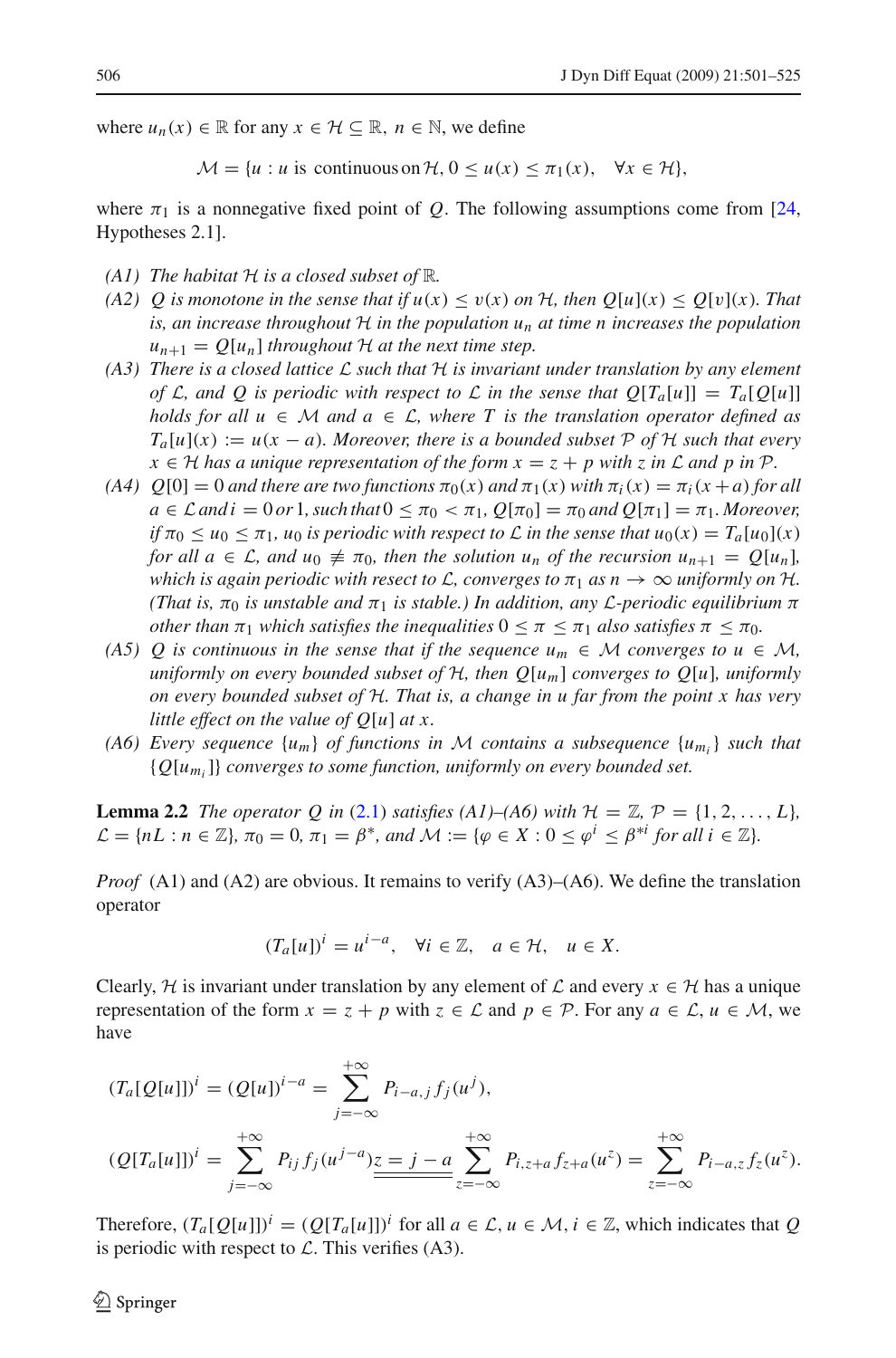By Lemma [2.1,](#page-3-0) it follows that if  $0 \le u_0 \le \beta^*$ ,  $u_0$  is periodic with respect to  $\mathcal L$  and  $u_0 \ne 0$ , then the solution  $u_n$  of  $u_{n+1} = O[u_n]$  through  $u_0$ , which is again periodic with respect to  $\mathcal{L}$ , converges to  $\beta^*$  as  $n \to \infty$  uniformly on *H*. Then (A4) is valid.

To verify (A5), let  $\{u_m\}_{m \in \mathbb{N}} \subseteq \mathcal{M}$  with  $u_m = \{u_m^i\}_{i \in \mathbb{Z}} \in X$  being a sequence such that *u<sub>m</sub>* → *u* ∈ *M* uniformly on every bounded subset of *H*, as  $m \to \infty$ . Given a bounded subset *B* of *H*, for any  $\varepsilon > 0$ ,  $i \in B$ , we have

$$
|(Q[u_m])^i - (Q[u])^i| = \left| \sum_{j=-\infty}^{+\infty} P_{ij} f_j(u_m^j) - \sum_{j=-\infty}^{+\infty} P_{ij} f_j(u^j) \right|
$$
  
= 
$$
\left| \sum_{j=-\infty}^{+\infty} P_{ij} (f_j(u_m^j) - f_j(u^j)) \right|
$$
  

$$
\leq \hat{L} \sum_{j=-\infty}^{+\infty} P_{ij} |u_m^j - u^j|.
$$

Since  $\sum_{ }^{ + \infty}$  $\sum_{j=-\infty} P_{ij} = 1$  for any  $i \in \mathbb{Z}$ , there exists  $M > 0$ , such that  $\sum_{|j| \ge M} P_{ij} < \varepsilon$  for all  $i \in B$ .

Thus, there exists  $N_1 \in \mathbb{Z}$ ,  $N_1 > 0$ , such that  $|Q[u_m]|^i - (Q[u])^i| \leq \hat{L}(\varepsilon \cdot 2\beta_0 + \varepsilon)$  for any  $i \in B$ , where  $\beta_0 = \max_{i \in \{1, 2, ..., L\}} |\beta^{*i}|$  and  $N_1$  satisfies that for  $m \ge N_1$ ,  $|u_m^j - u^j| < \varepsilon$ , for all *j* ∈ {−*M*,..., *M*}. This implies that *Q*[*um*] converges to *Q*[*u*] uniformly on every bounded subset of *H*.

Any sequence  ${u_m}_{m \in \mathbb{N}}$  in *M* is uniformly bounded. Moreover, since  $H$  is countable, it is easy to see that  ${Q[u_m]}_{m \in \mathbb{N}}$  is equicontinuous on *H*. Therefore, there exists a subsequence  ${u_{m_k}}_{k \in \mathbb{N}}$  of  ${u_m}_{m \in \mathbb{N}}$  such that  ${Q[u_{m_k}]}_{k \in \mathbb{N}}$  converges to some function uniformly on every bounded subset of  $H$ . Thus, (A6) is valid.

Let  $L_0 = DQ[0]$ :  $X \to X$  be the derivative of Q at 0. For any  $n \in \mathbb{Z}$ , let  $\varphi_n = {\varphi_n^i}_{i \in \mathbb{Z}} \in$ *X* with  $\varphi_n^i = \min\{n, e^{\mu |i|}\}\$ for all  $i \in \mathbb{Z}$ . Then

$$
(L_0[\varphi_n])^i = \sum_{j=-\infty}^{+\infty} P_{ij} f'_j(0) \varphi_n^j = \sum_{|j| > \lfloor \frac{\ln n}{\mu} \rfloor} P_{ij} f'_j(0) n + \sum_{|j| \leq \lfloor \frac{\ln n}{\mu} \rfloor} P_{ij} f'_j(0) e^{\mu |j|},
$$
  
\n
$$
\forall i \in \mathbb{Z}, \quad n \in \mathbb{N}.
$$

Given a bounded subset *B* of  $\mathbb{Z}$ . Since  $\sum_{ }^{ + \infty}$ *j*=−∞  $P_{ij}e^{\mu j}$  converges for all  $\mu \in [0, \Delta^{-}), i \in \mathbb{Z}$ , and

> $\sum$  $|j|$ ≤  $\lfloor \frac{\ln n}{\mu} \rfloor$  $P_{ij} f'_{j}(0) e^{\mu|j|} \le \max_{j \in \{1,2,...,L\}} \{f'_{j}(0)\}$   $\sum_{j=1}^{N}$  $|j|$ ≤  $\lfloor \frac{\ln n}{\mu} \rfloor$  $P_{ij}e^{\mu|j|},$

we can obtain that  $\sum$  $|j|$ ≤  $\lfloor \frac{\ln n}{\mu} \rfloor$  $P_{ij} f'_{j}(0) e^{\mu |j|}$  converges for all  $i \in B$ ,  $\mu \in [0, \Delta^{-})$  and  $n > 0$ .

Fix  $\alpha \in (0, \Delta^{-})$  such that  $0 < \mu < \alpha < \Delta^{-}$ . Since  $\sum_{n=1}^{+\infty}$  $\sum_{j=-\infty}^{\infty} P_{ij} e^{\alpha j} < \infty$ , we have  $P_{ij} e^{\alpha j} \to 0$ as  $j \to \infty$  uniformly for  $i \in B$ . Then there exists  $N > 0$  such that  $P_{ij}e^{\alpha j} < 1$  for  $i \in B$ , *j* > *N*, and hence,  $P_{ij}$  <  $e^{-\alpha j}$  for  $i \in B$ ,  $j$  > *N*. Therefore, when  $\lfloor \frac{\ln n}{\mu} \rfloor$  > *N*, for any  $i \in B$ , we have

 $\circled{2}$  Springer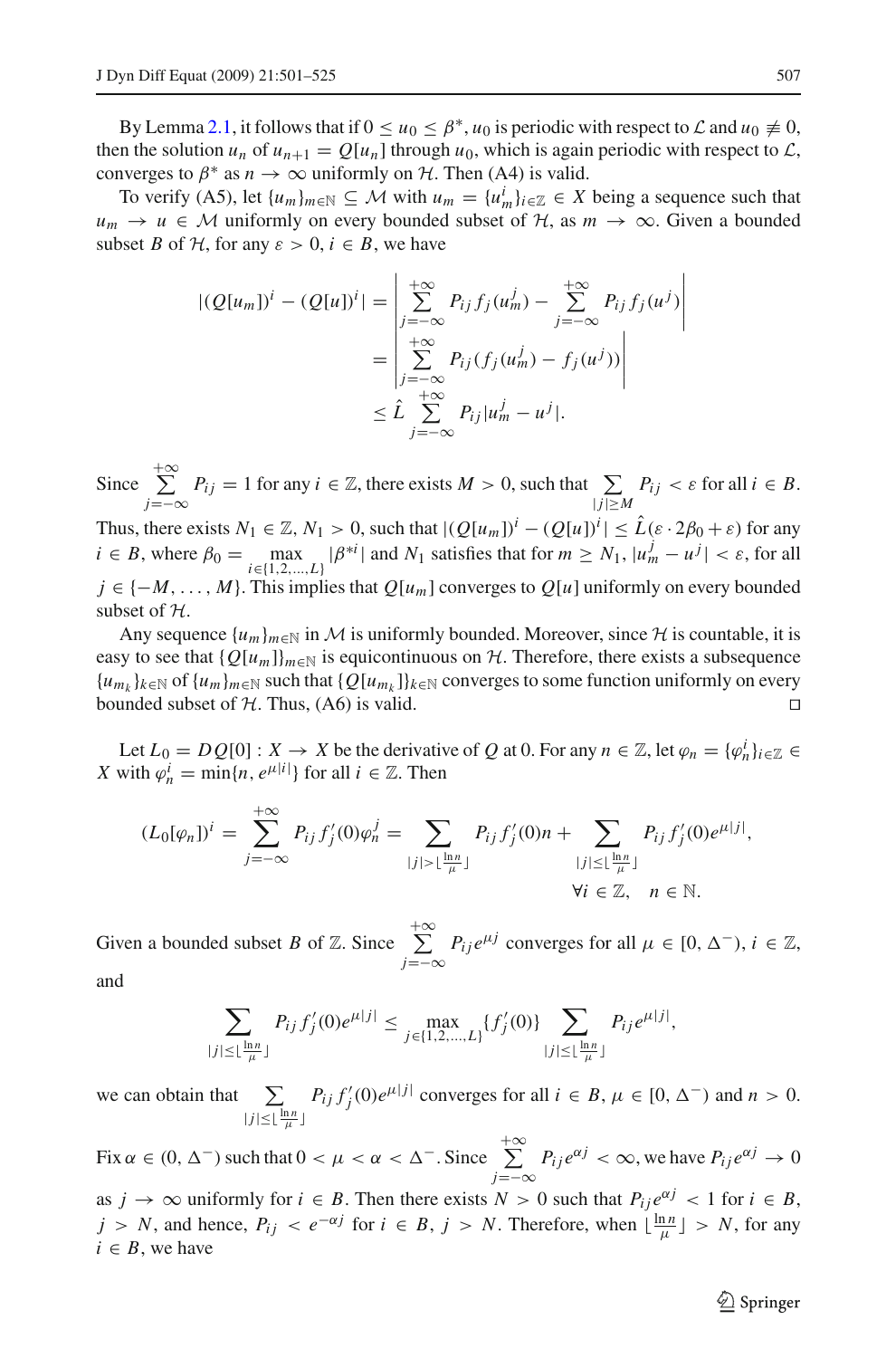$$
\sum_{j > \lfloor \frac{\ln n}{\mu} \rfloor} P_{ij} f'_j(0) n \le \max_{j \in \{1, 2, ..., L\}} \{f'_j(0)\} \sum_{j > \lfloor \frac{\ln n}{\mu} \rfloor} P_{ij} n
$$
  

$$
\le \max_{j \in \{1, 2, ..., L\}} \{f'_j(0)\} \sum_{j > \lfloor \frac{\ln n}{\mu} \rfloor} e^{-\alpha j} n
$$
  

$$
\le \max_{j \in \{1, 2, ..., L\}} \{f'_j(0)\} \frac{ne^{\alpha(1 - \frac{\ln n}{\mu})}}{e^{\alpha} - 1},
$$

which indicates that  $\sum$  $j > \lfloor \frac{\ln n}{\mu} \rfloor$  $P_{ij} f'_{j}(0) n$  tends to 0 as  $n \to \infty$  uniformly for  $i \in B$ . Similarly,

we can prove that  $\sum$  $j$  <−  $\lfloor \frac{\ln n}{\mu} \rfloor$  $P_{ij} f'_{j}(0)n$  tends to 0 as  $n \to \infty$  uniformly for  $i \in B$ . Thus,

Σ  $|j| > \lfloor \frac{\ln n}{\mu} \rfloor$  $P_{ij} f'_{j}(0)n$  is uniformly bounded for all  $i \in B$  and  $n > 0$ , and hence,  $(L_0[\varphi_n])^{i}$  is

uniformly bounded for all  $i \in B$  and  $n > 0$ . The equicontinuity of  $\{L_0[\varphi_n]\}_{n \in \mathbb{N}}$  in  $i \in B$ is obvious since  $B \subseteq \mathbb{Z}$ . Then the Arzelà-Ascoli theorem implies that  $\{L_0[\varphi_n]\}_{n\in\mathbb{N}}$  has a subsequence  $\{L_0[\varphi_{n_k}]\}_{k\in\mathbb{N}}$ , which converges to some function  $\tilde{f}$  on every bounded set of Z. By the definitions of  $L_0$  and  $\varphi_n$ , it is easy to see that  $\{L_0[\varphi_n]\}_{n\in\mathbb{N}}$  is increasing in *n*. Thus,  ${L_0[\varphi_n]}_{n \in \mathbb{N}}$  itself converges to  $\tilde{f}$  on every bounded set of Z. Then we define  $L_0[e^{\mu|\cdot|}] = \tilde{f}$ . Similarly, by a limiting process, we can define  $L_0[\lbrace e^i u^i \rbrace]$  and  $L_0[\lbrace e^{-i} u^i \rbrace]$  for any bounded sequence  $u \in X$ .

Consider the negative direction  $\vec{\xi} = -1$ . Following [\[24](#page-24-5), Sect. 2], for any  $\mu \in (0, \Delta^{-})$ and  $u \in X^L$ , let  $v = \{e^{\mu i}u^i\}_{i \in \mathbb{Z}}$  and define  $L_{-\mu}$  by

$$
(L_{-\mu}[u])^{i} = e^{-\mu i} (L_{0}[v])^{i}
$$
  
\n
$$
= e^{-\mu i} \sum_{j=-\infty}^{+\infty} P_{ij} f'_{j}(0) e^{\mu j} u^{j}
$$
  
\n
$$
= \sum_{j=-\infty}^{+\infty} P_{ij} f'_{j}(0) e^{-\mu (i-j)} u^{j}
$$
  
\n
$$
= \sum_{k=-\infty}^{+\infty} \sum_{m=1}^{L} P_{i,kL+m} f'_{kL+m}(0) e^{-\mu (i-kL-m)} u^{kL+m}
$$
  
\n
$$
= \sum_{m=1}^{L} \left( \sum_{k=-\infty}^{+\infty} (P_{i,kL+m} e^{\mu kL}) \cdot e^{\mu m} f'_{m}(0) e^{-\mu i} \right) u^{m}, \qquad (2.3)
$$

for any *i* ∈ Z. We then obtain that  $L_{-\mu}: X^L \to X^L$  and that  $(L_{-\mu}[u])^i = (L_{-\mu}[u])^{i+L}$  for all *i* ∈  $\mathbb{Z}$  and *u* ∈  $X^L$ . Thus,  $L_{-\mu}$  can be considered as a linear operator from  $\mathbb{R}^L$  to  $\mathbb{R}^L$ .

$$
L_{-\mu}[u] = A_{-\mu}u, \quad \forall u \in \mathbb{R}^L,
$$

where  $A_{-\mu} = (a_{im}^{-\mu})_{L \times L}, a_{im}^{-\mu} = \sum_{n=1}^{+\infty}$  $\sum_{k=-\infty}^{\infty} (P_{i,kL+m}e^{\mu kL})e^{\mu m} f'_{m}(0)e^{-\mu i}$  for all *i*, *m* ∈  $\{1, 2, \ldots, L\}.$ 

For the positive direction  $\vec{\xi} = 1$ , we can similarly define  $L_{\mu}: X^{L} \to X^{L}$  by

$$
(L_{\mu}[u])^{i} = e^{\mu i} (L_{0}[v])^{i}, \quad \forall i \in \mathbb{Z}, \tag{2.4}
$$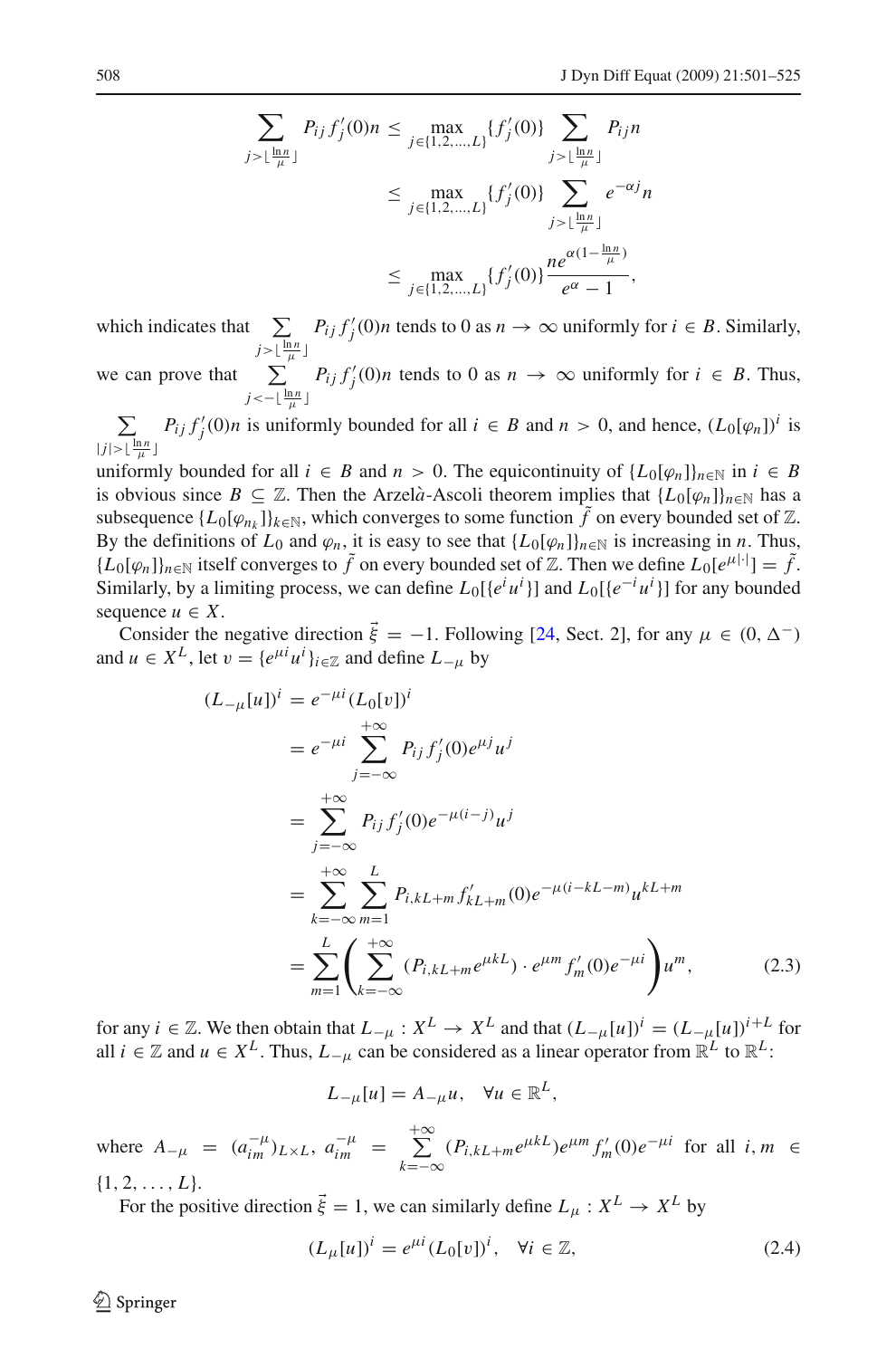for  $\mu \in (0, \Delta^+)$ ,  $u \in X^L$ , where  $v = \{e^{-\mu i} u^i\}_{i \in \mathbb{Z}}$ . Furthermore,  $L_\mu$  can also be considered as a linear operator from  $\mathbb{R}^L$  to  $\mathbb{R}^L$ :

$$
L_{\mu}[u] = A_{\mu}u, \quad \forall u \in \mathbb{R}^{L},
$$

where  $A_{\mu} = (a_{im}^{\mu})_{L \times L}$  with  $a_{im}^{\mu} = \sum_{i=1}^{+\infty}$  $\sum_{k=-\infty}^{+\infty} (P_{i,kL+m}e^{-\mu kL})e^{-\mu m} f'_{m}(0)e^{\mu i}$  for all *i*, *m* ∈  $\{1, 2, \ldots, L\}.$ Let

$$
c^*(1) = \inf_{0 < \mu < \Delta^+} \frac{1}{\mu} \ln \lambda_{\mu}
$$
 (2.5)

<span id="page-8-2"></span><span id="page-8-1"></span>and

$$
c^*(-1) = \inf_{0 < \mu < \Delta^-} \frac{1}{\mu} \ln \lambda_{-\mu},
$$
 (2.6)

<span id="page-8-3"></span>where  $\lambda_{\mu}$  and  $\lambda_{-\mu}$  are principle eigenvalues of  $A_{\mu}$  and  $A_{-\mu}$ , respectively.

**Lemma 2.3** *Let*(*H1*), (*H2*) *and* (*H4*) *hold. If*  $P_{ij} = P_{ji}$  *for all i*,  $j \in \mathbb{Z}$ *, then*  $c^*(1) = c^*(-1)$ *. Proof* Let  $C = diag(f'_1(0) \dots f'_L(0))$  and  $B = (B_{im})_{L \times L}$  with

$$
B_{im} = \sum_{k=-\infty}^{+\infty} (P_{i,kL+m}e^{\mu kL})e^{\mu m}e^{-\mu i}, \quad \forall i, m \in \{1, 2, ..., L\}.
$$

It is easy to see that  $\Delta^+ = \Delta^-$  and  $A_{-\mu} = BC$ . Moreover, we have

$$
a_{mi}^{\mu} = \sum_{k=-\infty}^{+\infty} (P_{m,kL+i}e^{-\mu kL})e^{-\mu i} f'_i(0)e^{\mu m}
$$
  
= 
$$
\sum_{k=-\infty}^{+\infty} (P_{m,-kL+i}e^{\mu kL})e^{-\mu i} f'_i(0)e^{\mu m}
$$
  
= 
$$
\sum_{k=-\infty}^{+\infty} (P_{m+kL,i}e^{\mu kL})e^{-\mu i} f'_i(0)e^{\mu m}
$$
  
= 
$$
\sum_{k=-\infty}^{+\infty} (P_{i,m+kL}e^{\mu kL})e^{-\mu i} f'_i(0)e^{\mu m},
$$

for all *i*,  $m \in \{1, 2, ..., L\}$ . Then  $A_{\mu} = B^{\top}C$ , where  $B^{\top}$  is the transpose of *B*, and hence,  $A_{\mu}^{\top} = CB$ . Since *C* is invertible, we obtain  $C \cdot BC \cdot C^{-1} = CB$ , which indicates that BC and CB are similar, and hence,  $\sigma(A_{-\mu}) = \sigma(A_{\mu}^{-}) = \sigma(A_{\mu})$ , where  $\sigma(M)$  denotes the set of all eigenvalues of matrix *M*. By the definition of  $c^*(\vec{\xi})$ , it then follows that  $c^*(1)=c^*(-1)$ .  $\Box$ 

<span id="page-8-0"></span>The following result shows that  $c^*(\vec{\xi})$  is the spreading speed in the directions  $\vec{\xi} = \pm 1$ .

**Theorem 2.1** *Let (H1)–(H5) hold. Then the following statements are valid:*

*(i)* For any  $u_0 \in \mathcal{M} := \{ \varphi \in X : 0 \leq \varphi^i \leq \beta^{*i}, \forall i \in \mathbb{Z} \}$  with  $u_0^i = 0$  for  $i \in \mathbb{Z}$ *and*  $i \geq K$  *for some*  $K \in \mathbb{Z}$ *, the solution of*  $(1.3)$  *satisfies*  $\lim_{n \to \infty, i \geq cn} u_n^i = 0$  *for all*  $c > c^*(1)$ .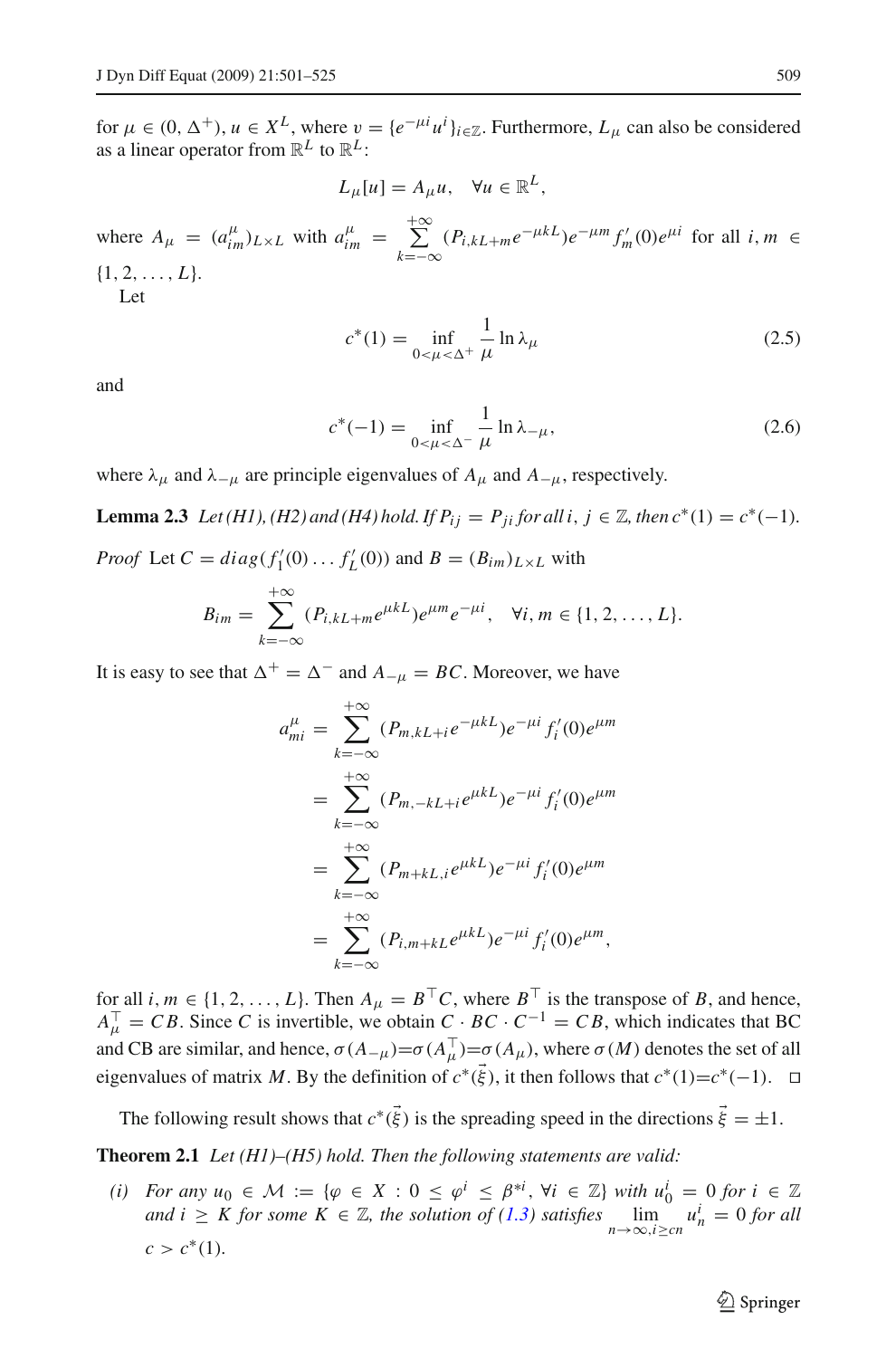*For any*  $u_0 \in \mathcal{M}\setminus\{0\}$ , the solution of [\(1.3\)](#page-1-1) satisfies  $\lim_{n\to\infty, i\leq cn} (u_n^i - \beta^{*i}) = 0$  for all  $c < c^*(1)$ .

*(ii)* For any  $u_0$  ∈ *M* with  $u_0^i = 0$  *for*  $i \in \mathbb{Z}$  and  $i \leq K$  *for some*  $K \in \mathbb{Z}$ *, the solution of* [\(1.3\)](#page-1-1) *satisfies*  $\lim_{n \to \infty, i \leq -cn} u_n^i = 0$  *for all c* > *c*<sup>∗</sup>(−1)*.* 

*For any*  $u_0 \in \mathcal{M}\setminus\{0\}$ , the solution of [\(1.3\)](#page-1-1) satisfies  $\lim_{n\to\infty, i\geq -cn}(u_n^i - \beta^{*i}) = 0$  for all  $c < c^*(-1)$ .

*(iii)* For any  $u_0 \in M$  with  $u_0^i = 0$  *for i outside a bounded subset of*  $\mathbb{Z}$ *, the solution of* [\(1.3\)](#page-1-1) *satisfies*

$$
\lim_{n \to \infty} u_n^i = 0, \quad \forall c_1 > c^*(-1), \quad \forall c_2 > c^*(1).
$$
\n
$$
i \le -c_1 n \text{ or } i \ge c_2 n
$$

*(iv)* For any  $u_0 \in \mathcal{M}\backslash\{0\}$ , the solution of [\(1.3\)](#page-1-1) satisfies

$$
\lim_{n \to \infty, -c_1 n \le i \le c_2 n} (u_n^i - \beta^{*i}) = 0, \quad \forall c_1 < c^*(-1), \quad \forall c_2 < c^*(1).
$$

*Proof* In view of Lemma [2.2,](#page-5-0) it suffices to verify conditions in [\[24,](#page-24-5) Corollary 2.1].

Since  $f_i(u)/u$  is strictly decreasing for  $i \in \mathbb{Z}$ ,  $u \in (0, b]$ , we see that  $f_i$  is strictly subhomogeneous in  $u \in (0, b]$  for any  $i \in \mathbb{Z}$ . This implies that  $f_i(u) \leq f'_i(0)u$  for any  $i \in \mathbb{Z}$  and  $u \in [0, b]$ , and hence, for any  $u \in \mathcal{M}$ ,

$$
(Q[u])^{i} = \sum_{j=-\infty}^{+\infty} P_{ij} f_j(u^{j}) \le \sum_{j=-\infty}^{+\infty} P_{ij} f'_j(0) u^{j} = (L_0[u])^{i}, \quad \forall i \in \mathbb{Z}.
$$

Thus,  $Q[u] \le L_0[u]$  for all  $u \in \mathcal{M}$ .

Clearly,  $L_0$  is  $\mathcal{L}$ -periodic and strictly positive in the sense that if  $u \in X$  with  $u > 0$  then  $L_0[u] > 0.$ 

Since  $f_i(u) < f'_i(0)u$  for all  $i \in \mathbb{Z}, u \in (0, b]$ , we have

$$
(L_0[\beta^*])^i = \sum_{j=-\infty}^{+\infty} P_{ij} f'_j(0) \beta^{*j} > \sum_{j=-\infty}^{+\infty} P_{ij} f_j(\beta^{*j}) = (Q[\beta^*])^i = \beta^{*i},
$$

i.e.,  $L_0[\beta^*] > \beta^*$ . Define an operator  $Q^{[L_0,\beta^*]}$  by

$$
Q^{[L_0,\beta^*]}[u] = \min\{L_0[u], \beta^*\}, \quad \forall u \in X \text{ with } 0 \le u^i \le \beta^{*i}, i \in \mathbb{Z}.
$$

Then  $Q^{[L_0,\beta^*]}[0] = 0$ ,  $Q^{[L_0,\beta^*]}[\beta^*] = \min\{L_0[\beta^*], \beta^*\} = \beta^*$ . We further have the following observation.

*Claim.*  $Q^{[L_0,\beta^*]}$  satisfies (A1)–(A6) with  $\mathcal{H} = \mathbb{Z}, \mathcal{P} = \{1, 2, ..., L\}, \mathcal{L} = \{nL : n \in \mathbb{Z}\},$  and  $\mathcal{M} = \{ {\{\varphi^i\}}_{i \in \mathbb{Z}} \in X : 0 \le \varphi^i \le \beta^{*i}, \ \forall i \in \mathbb{Z} \}.$ 

Indeed, (A1) is obvious. By the monotonicity of  $L_0$ , for  $u, v \in M$  with  $u \le v$ , we have

$$
(Q^{[L_0,\beta^*]}[u])^i = \min\{(L_0[u])^i, \beta^{*i}\} \le \min\{(L_0[v])^i, \beta^{*i}\} = (Q^{[L_0,\beta^*]}[v])^i, \quad \forall i \in \mathbb{Z}.
$$

Thus,  $Q^{[L_0,\beta^*]}$  is monotone.  $L_0$  is periodic with respect to  $\mathcal{L}$ , so is  $Q^{[L_0,\beta^*]}[u]$ . By the properties of  $L_0$ , if  $0 \le u_0 \le \beta^*$  with  $u_0$  periodic with respect to  $\mathcal L$  and  $u_0 \ne 0$ , then the the solution  $u_n$  of  $u_{n+1} = Q^{[L_0, \overline{\beta^*}]}[u_n]$  is again periodic with respect to *L*. Since  $Q[u_0] \le L_0[u_0]$  and  $Q[u_0] \leq Q[u_0] \leq Q^{[L_0,\beta^*]}[u_0] \leq Q^{[L_0,\beta^*]}[u_0] \leq Q^{[L_0,\beta^*]}[B^*] = \beta^*$ . Then it follows from  $\overline{Q}[u_n] \to \beta^*$  as  $n \to \infty$  that  $u_{n+1} = Q^{[L_0, \overline{\beta}^*]}[u_n] \to \beta^*$  as  $n \to \infty$ . Let  ${v_m}_{m \in \mathbb{N}} \subseteq M$  be a sequence such that  $v_m \to v \in M$  as  $m \to \infty$  uniformly on every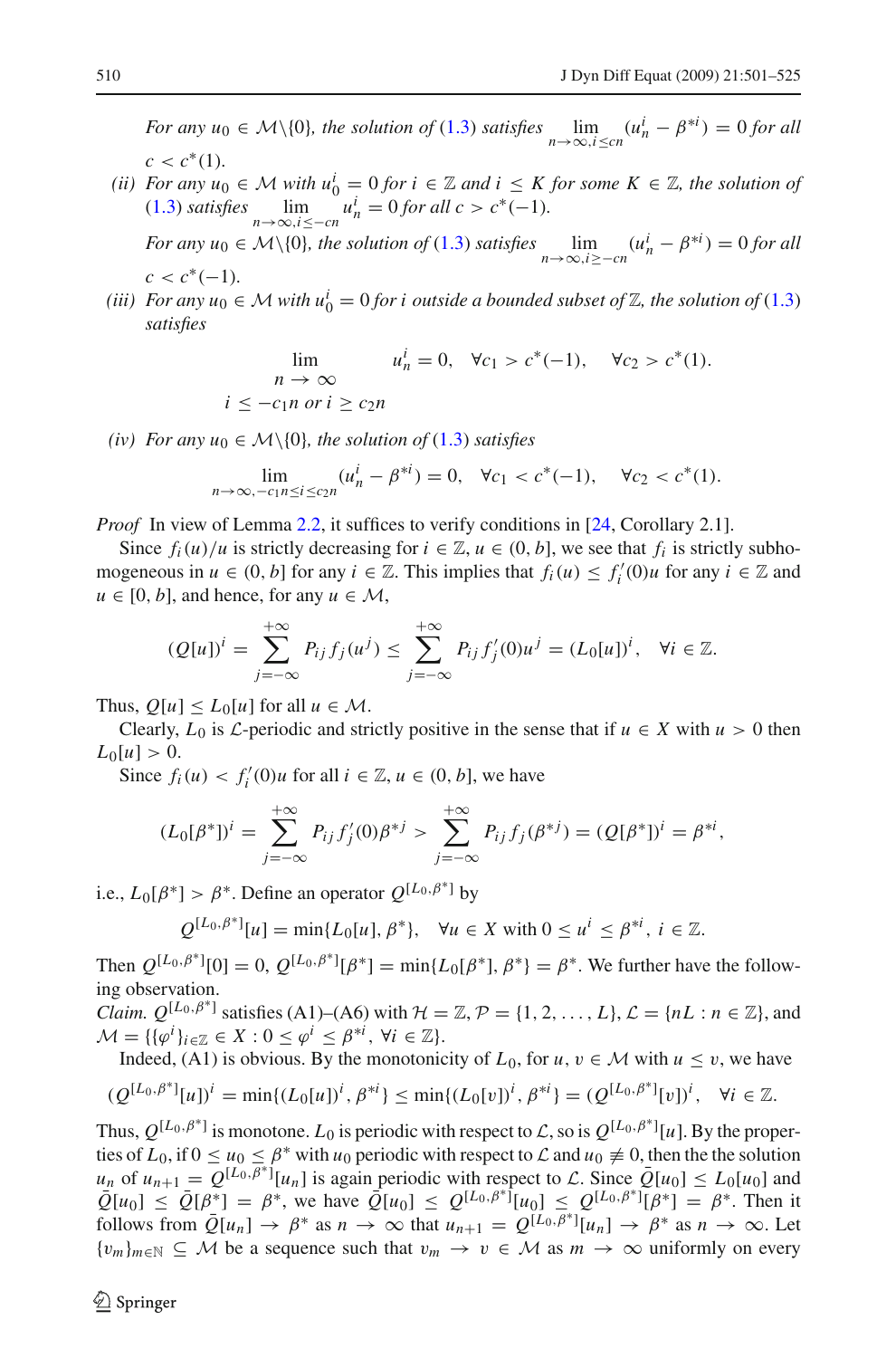bounded subset of  $\mathbb{Z}$ . Given a bounded subset *B* of  $\mathbb{Z}$ . For any  $\varepsilon > 0$  and  $i \in B$ , by the continuity of  $L_0$  and uniform convergence of  $v_m$  on *B*, we can obtain

$$
|(Q^{[L_0, \beta^*]}[v_m])^i - (Q^{[L_0, \beta^*]}[v])^i|
$$
  
\n
$$
= |\min\{ (L_0[v_m])^i, \beta^{*i} \} - \min\{ (L_0[v])^i, \beta^{*i} \} |
$$
  
\n
$$
= \begin{cases} |(L_0[v_m])^i - (L_0[v])^i|, \text{ if } \beta^{*i} \ge \max\{ (L_0[v_m])^i, (L_0[v])^i \} \\ |\beta^{*i} - \beta^{*i}|, \text{ if } \beta^{*i} \le \min\{ (L_0[v_m])^i, (L_0[v])^i \} \\ |(L_0[v_m])^i - \beta^{*i}|, \text{ if } (L_0[v_m])^i \le \beta^{*i} \le (L_0[v])^i \\ |\beta^{*i} - (L_0[v])^i|, \text{ if } (L_0[v])^i \le \beta^{*i} \le (L_0[v_m])^i \\ < \varepsilon, \end{cases}
$$

for all  $m > N_i$  with some  $N_i > 0$ . Note that *B* is a finite subset of Z. We can further find an  $N > 0$ , such that

$$
|(Q^{[L_0,\beta^*]}[v_m])^i-(Q^{[L_0,\beta^*]}[v])^i|<\varepsilon,\quad\forall i\in B,\quad m>N.
$$

Since  $\{v_m\}_{m\in\mathbb{N}} \subseteq \mathcal{M}, \{Q^{[L_0,\beta^*]}[v_m]\}_{m\in\mathbb{N}}$  is uniformly bounded by  $\beta^*$ . For any bounded subset *B* of *Z*, the equicontinuity of  $\{Q^{[L_0, \beta^*]}[v_m]\}_{m \in N}$  on *B* follows from the fact that *N* contains only countable elements. Therefore,  $\{v_m\}_{m\in\mathbb{N}}$  contains a subsequence  $\{v_{m_k}\}_{k\in\mathbb{N}}$ such that  ${Q[v_{m_k}]}_{k\in N}$  converges to some function on every bounded subset of  $\mathbb{Z}$ . Therefore,  $Q^{[L_0,\beta^*]}$  satisfies (A1)–(A6). This proves our claim above.

Since  $r(\bar{L}_0) > 1$ , there exists  $\delta_0 > 0$  such that  $r((1 - \delta)\bar{L}_0) > 1$  for all  $\delta \in [0, \delta_0)$ . Then there exists  $\varphi \in X_b^L$  such that  $\varphi$  is an eigenvector of  $(1 - \delta) \bar{L}_0$ , corresponding to the eigenvalue  $r((1-\delta)\bar{L}_0)$ . Note that  $f_i(u)/u \to f'_i(0)$  as  $u \to 0^+$  for all  $i \in \mathbb{Z}$ . It follows that for any  $\delta$  in (0,  $\delta_0$ ), there exists  $\zeta > 0$  such that  $f_i(u) > (1 - \delta) f'_i(0) u$  for all  $u \in (0, \zeta]$ ,  $i \in \{1, 2, \ldots, L\}$ . Thus, for any  $u \in X_{\varsigma} := \{\phi \in X : 0 \leq \phi^i \leq \varsigma, \forall i \in \mathbb{Z}\},\$ 

$$
(Q[u])^{i} = \sum_{j=-\infty}^{+\infty} P_{ij} f_j(u^{j}) \ge \sum_{j=-\infty}^{+\infty} P_{ij} (1-\delta) f'_j(0) u^{j} = (1-\delta) (L_0[u])^{i}, \quad \forall i \in \mathbb{Z},
$$

i.e.,  $Q[u] \ge (1 - \delta)L_0[u]$  for all  $u \in X_{\varsigma}$ .

For simplicity, let  $M := (1 - \delta)L_0$ . The properties of  $L_0$  imply that M is  $\mathcal L$  -periodic and that if  $u \in X$  with  $u > 0$  then  $M[u] > 0$ . Similarly as we did for  $L_0$ , we can define  $(1 - \delta)L_0[e^{\mu|\cdot|}]$  for all  $\mu \in (0, \Delta^{-})$ . Noting that  $(1 - \delta)\overline{L}_0$  is the restriction of *M* on  $X_b^L$ , we have  $M[\varphi] = r((1 - \delta)\bar{L}_0)\varphi > \varphi$ . Moreover, we can restrict  $\varphi \in X_{\mathcal{L}}$ , and define

$$
(Q^{[M,\varphi]}[u])^i = \min\{(M[u])^i, \varphi^i\}, \quad \forall u \in X_{\varsigma}, i \in \mathbb{Z}.
$$

Then  $Q^{[M,\varphi]}[0] = 0$  and  $Q^{[M,\varphi]}[\varphi] = \varphi$ . By similar arguments as in [\[15,](#page-23-6) Lemma 3.3], we can prove that  $Q^{[M,\varphi]}$  admits exactly two fixed points 0 and  $\varphi$  in  $[0,\varphi] \subseteq X_b^L$ . Note that  $Q^{[M,\varphi]}$  is monotone increasing in  $u \in X_{\zeta}$  and that  $Q^{[M,\varphi]}[u] > 0$  whenever  $u > 0$ . Similarly as we did for  $Q^{[L_0,\beta^*]}$ , we can verify that  $Q^{[M,\varphi]}$  satisfies (A1)–(A6).

By [\[24](#page-24-5), Corollary 2.1], it then follows that the statements (i) and (ii) are valid. Statements (iii) and (iv) are straightforward consequences of (i) and (ii) (see also [\[25,](#page-24-3) Remarks 2]).  $\Box$ 

<span id="page-10-0"></span>Motivated by [\[24,](#page-24-5) Definition 2.1], below we introduce the concept of periodic traveling waves for system  $(1.3)$ .

**Definition 2.1** A solution  $\{u_n^i\}_{i \in \mathbb{Z}}$  of the recursion [\(1.3\)](#page-1-1) is called a periodic traveling wave with speed *c* in the direction of the unit vector  $\vec{\xi} = -1$  if it has the form  $u_n^i = W(i, i + cn)$ , for some function  $W : \mathbb{Z} \times \{j + cn : j \in \mathbb{Z}, n \in \mathbb{N}\} \to \mathbb{R}_+$ , with  $W(i, s)$  being *L*-periodic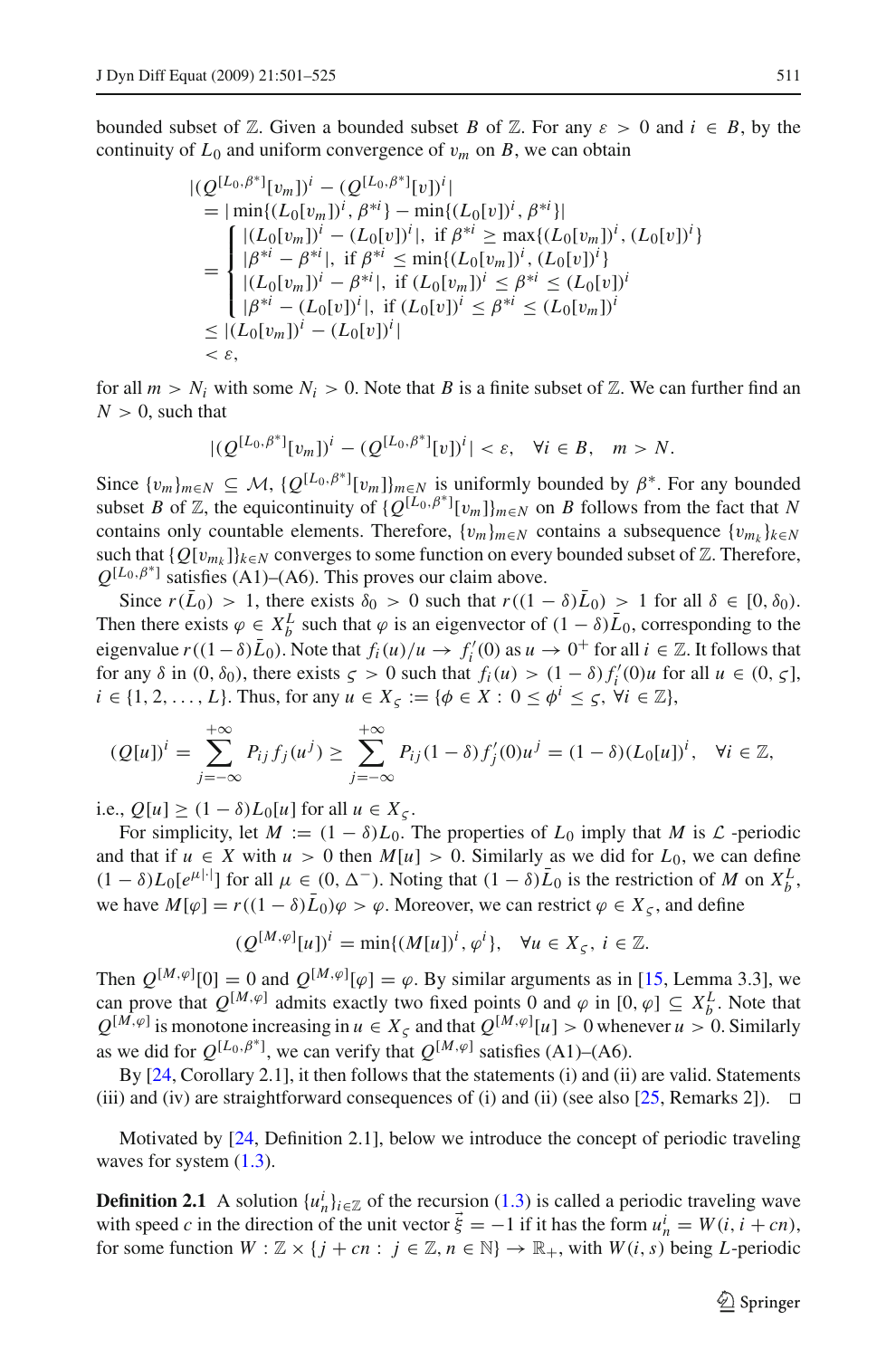in *i* for each *s*; Such a wave is said to be nondecreasing if  $W(i, s)$  is nondecreasing in *s*, and to connect 0 to  $\{\beta^{*i}\}_{i\in\mathbb{Z}}$  if  $\lim_{s\to-\infty} W(i, s) = 0$  and  $\lim_{s\to+\infty} W(i, s) = \beta^{*i}$  uniformly for  $i \in \mathbb{Z}$ . Similarly, a solution  $\{u_n^i\}_{i \in \mathbb{Z}}$  of the recursion [\(1.3\)](#page-1-1) is called a periodic traveling wave with speed *c* in the direction of the unit vector  $\vec{\xi} = 1$  if it has the form  $u_n^i = W(i, i - cn)$ , for some function  $W : \mathbb{Z} \times \{j - cn : j \in \mathbb{Z}, n \in \mathbb{N}\} \to \mathbb{R}_+$ , with  $W(i, s)$  being *L*-periodic in *i* for each *s*; Such a wave is said to be nonincreasing if  $W(i, s)$  is nonincreasing in *s*, and to connect  $\{\beta^{*i}\}_{i\in\mathbb{Z}}$  to 0 if  $\lim_{s\to -\infty} W(i, s) = \beta^{*i}$  and  $\lim_{s\to +\infty} W(i, s) = 0$  uniformly for  $i \in \mathbb{Z}$ .

The subsequent result is a consequence of Lemma [2.2,](#page-5-0) Theorem [2.1](#page-8-0) and [\[24](#page-24-5), Theorem 2.6]. It shows that  $c^*(\xi)$  is the minimal wave speed for periodic traveling waves in the direction ξ .

**Theorem 2.2** *Let (H1)–(H5) hold. Then the following statements are valid.*

- *(i)* For any  $c$  ≥  $c^*(1)$ , [\(1.3\)](#page-1-1) *admits a nonincreasing periodic traveling wave W*(*i, i* − *cn*) *connecting*  $\{\beta^{*i}\}_{i\in\mathbb{Z}}$  *to* 0*;* and for any  $c < c^*(1)$ ,  $(1.3)$  has no periodic traveling wave *W*(*i*, *i* − *cn*) *connecting* { $\beta^{*i}$ } $_{i \in \mathbb{Z}}$  *to* 0*.*
- *(ii) For any c* ≥  $c^*(-1)$ *,* [\(1.3\)](#page-1-1) *admits a nondecreasing periodic traveling wave W*(*i*, *i*+*cn*) *connecting* 0 *to* {β∗*<sup>i</sup>* }*i*∈Z*; and for any c* < *c*∗(−1)*,* [\(1.3\)](#page-1-1) *has no periodic traveling wave W*(*i*, *i* + *cn*) *connecting* 0 *to* { $\beta^{*i}$ }<sub>*i*</sub>∈ $\mathbb{Z}$ *.*

### <span id="page-11-0"></span>**3 Non-Monotone Case**

In this section, we study spatial dynamics of system  $(1.3)$  with a non-monotone recruitment function. Motivated by recent works in [\[10,](#page-23-10)[25](#page-24-3)], we employ the comparison method and Schauder fixed point theorem to establish spreading speeds and periodic traveling waves for [\(1.3\)](#page-1-1).

Firstly, we define a nondecreasing function

$$
f_i^+(u) := \max_{v \in [0, u]} \{f_i(v)\}, \quad \forall i \in \mathbb{Z}, \ u \in [0, b].
$$

It follows that  $f_i^+$  is Lipschitz continuous in *u* with the Lipschitz constant  $\hat{L}$ , i.e.,

$$
|f_i^+(u_1) - f_i^+(u_2)| \leq \hat{L}|u_1 - u_2|, \quad \forall \ i \in \mathbb{Z}, \quad u_1, u_2 \in [0, b].
$$

<span id="page-11-1"></span>Then for the monotone system

$$
u_{n+1}^i = \sum_{j=-\infty}^{+\infty} P_{ij} f_j^+(u_n^j), \quad i \in \mathbb{Z}, \ n \in \mathbb{N},
$$
 (3.1)

by Lemma [2.1,](#page-3-0) there exists  $u_{+*} = \{u_{+*}^i\}_{i \in \mathbb{Z}} \in X_b^L$  with  $u_{+*}^i = u_{+*}^{i+L}$  for all  $i \in \mathbb{Z}$ , such that  $u_{+*}$  is a fixed point of [\(3.1\)](#page-11-1).

We define another function

$$
f_i^-(u) = \min_{v \in [u, u_{i+1}^i]} \{f_i(v)\}, \quad \forall u \in [0, u_{i+1}^i], \ i \in \mathbb{Z}.
$$

It then follows that  $f_i^-$  is nondecreasing in  $u \in [0, u_{+*}^i]$  for all  $i \in \mathbb{Z}$ , and that  $f_i^-$  is Lipschitz continuous in  $u \in [0, u^i_{+*}]$  with the Lipschitz constant  $\hat{L}$ , i.e.,

$$
|f_i^-(u_1)-f_i^-(u_2)|\leq \hat{L}|u_1-u_2|,\quad \forall u_1,u_2\in [0,u_{+*}^i],\quad i\in\mathbb{Z}.
$$

 $\circledcirc$  Springer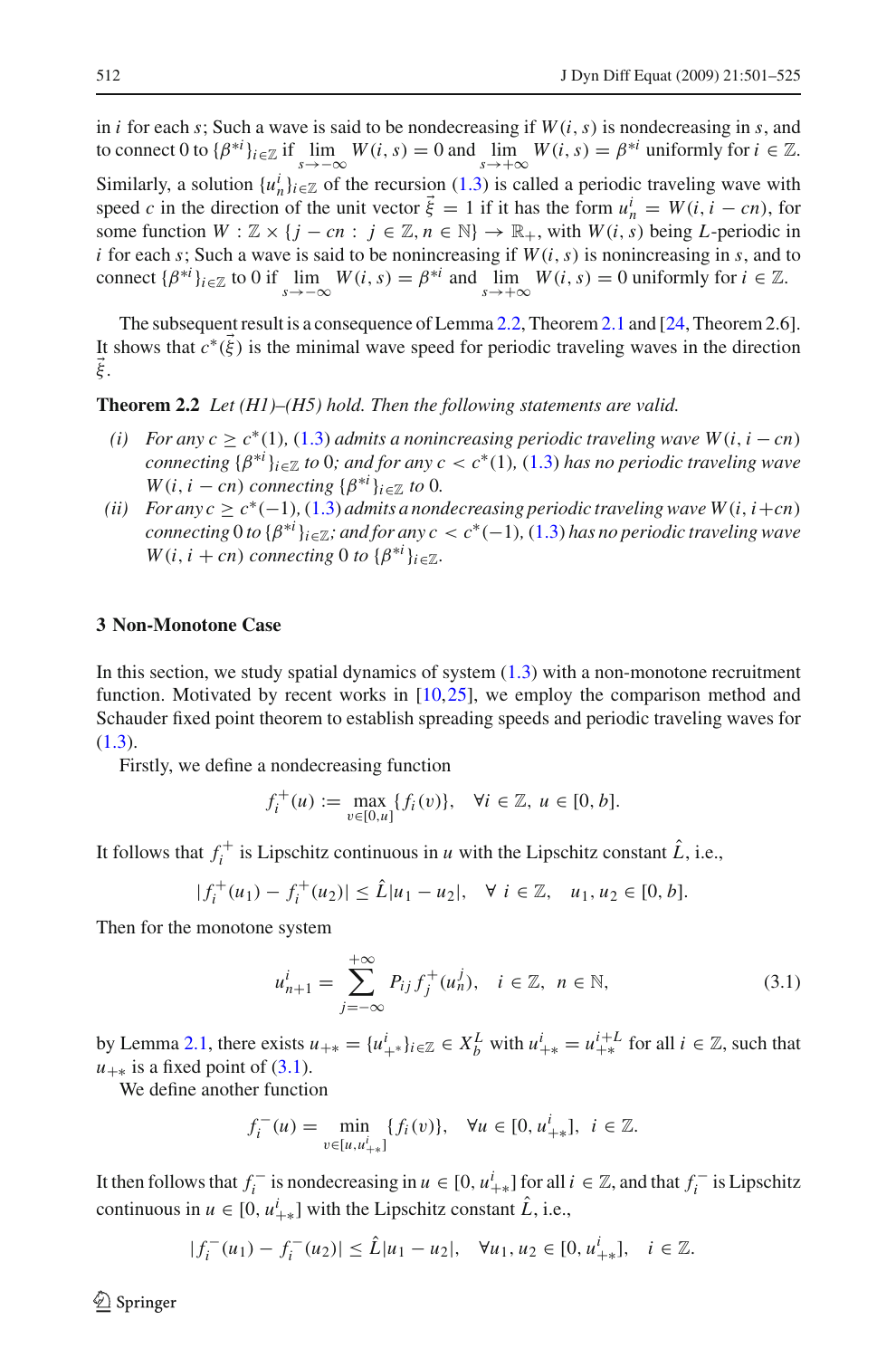<span id="page-12-0"></span>Similarly, by Lemma [2.1,](#page-3-0) the monotone system

$$
u_{n+1}^i = \sum_{j=-\infty}^{+\infty} P_{ij} f_j^-(u_n^j), \quad i \in \mathbb{Z}, \ n \in \mathbb{N}
$$
 (3.2)

admits a fixed point  $u_{-*} = \{u_{-*}^i\}_{i \in \mathbb{Z}} \in X_{u_{+*}}^L$  with  $u_{-*}^i = u_{-*}^{i+L}$  for all  $i \in \mathbb{Z}$ .

By the definitions of  $f^{\pm}$ , it is easy to see that the recruitment function f is bounded above and below by  $f^+$  and  $f^-$ , i.e.,

$$
f_i^-(u) \le f_i(u) \le f_i^+(u), \quad \forall i \in \mathbb{Z}, \ u \in [0, u_{+*}^i],
$$

and  $0 < u^i_{-*} \leq u^i_{+*} \leq b$ . Moreover, it follows from Theorem [2.1](#page-8-0) that [\(3.1\)](#page-11-1) and [\(3.2\)](#page-12-0) admit spreading speeds  $c^*_{+}(\vec{\xi})$  and  $c^*_{-}(\vec{\xi})$  (in the directions of  $\vec{\xi} = \pm 1$ ), respectively. By the fact that  $f'_i(0) > 1$  for all  $i \in \mathbb{Z}$  and the periodicity of  $f_i$ , there exists  $\delta_0 \in (0, \min_{j \in \{1,2,\dots,L\}} u^j_{-*}],$  such *i* that  $f_i^{\pm}(u) = f_i(u)$  for all *i* ∈ Z, *u* ∈ [0,  $\delta_0$ ], and hence,  $f_i^{+'}(0) = f_i^{-(0)} = f_i'(0)$ . Since  $c^*_{+}(\vec{\xi})$  and  $c^*_{-}(\vec{\xi})$  are determined by the linearization systems of [\(3.1\)](#page-11-1) and [\(3.2\)](#page-12-0) at *u* = 0, respectively, we then obtain  $c^*_{+}(1) = c^*_{-}(1)$  and  $c^*_{+}(-1) = c^*_{-}(-1)$ . Let  $c^*(1) := c^*_{+}(1)$  $c^*$  (1) and  $c^*(-1) := c^*$  (−1) =  $c^*$  (−1). By Theorem [2.1,](#page-8-0)  $c^*(1)$  and  $c^*(-1)$  are actually defined by  $(2.5)$  and  $(2.6)$ , respectively.

We restrict *Q* on  $X^L$  as  $\overline{Q}$  as we did in Sect. [2](#page-2-0) and consider that  $\overline{Q}$  is an operator from  $\mathbb{R}^L_+$  to  $\mathbb{R}^L_+$ . It then follows that

$$
u_{-*} = Q^{-}[u_{-*}] \leq Q^{-}[u] \leq \bar{Q}[u] \leq Q^{+}[u] \leq Q^{+}[u_{+*}] = u_{+*}, \forall u \in [u_{-*}, u_{+*}] \subseteq \mathbb{R}_{+}^{L},
$$

and hence,  $\overline{Q}$  : [*u*<sub>−\*</sub>, *u*<sub>+\*</sub>] → [*u*<sub>−\*</sub>, *u*<sub>+\*</sub>]. By the Brower fixed point theorem,  $\overline{Q}$  admits a fixed point  $\beta^*$  in  $[u_{-*}, u_{+*}] \subseteq \mathbb{R}^L$ , and hence, Q admits a fixed point  $\beta^*$  in  $X_b^L$  with  $u_{-*}^i \leq \beta^{*i} \leq u_{+*}^i$  for all  $i \in \mathbb{Z}$ .

Instead of hypothesis (H3), we assume that

(H3)' There exist  $\sigma > 1$ ,  $\delta^* > 0$  and  $\alpha > 0$  such that  $f_i(u) \ge f'_i(0)u - \alpha u^\sigma$  for all  $i \in \mathbb{Z}$ and  $u \in [0, \delta^*] \subseteq [0, \min_{j \in \{1, 2, ..., L\}} u^j_{+^*}].$ 

<span id="page-12-1"></span>We then have the following result on spreading speeds for  $(1.3)$ .

Theorem 3.1 Let (H1), (H2), (H3)<sup>'</sup>, (H4) and (H5) hold. Then the following statements are *valid:*

*(i)* For any  $u_0 = \{u_0^i\}_{i \in \mathbb{Z}} \in [0, u_{+*}]$  *with*  $u_0^i = 0$  *for*  $i \in \mathbb{Z}$  *and*  $i \geq K$  *for some*  $K \in \mathbb{Z}$ *, the solution of* [\(1.3\)](#page-1-1) *satisfies*

$$
\lim_{n \to \infty, i \geq cn} u_n^i = 0, \quad \forall c > c^*(1),
$$

*and for any*  $u_0 = \{u_0^i\}_{i \in \mathbb{Z}} \in [0, u_{+*}] \setminus \{0\}$ , the solution of [\(1.3\)](#page-1-1) *satisfies* 

$$
\limsup_{n \to \infty, i \leq cn} (u_n^i - u_{++}^i) \leq 0 \leq \liminf_{n \to \infty, i \leq cn} (u_n^i - u_{-+}^i), \quad \forall c < c^*(1).
$$

*(ii)* For any  $u_0 = \{u_0^i\}_{i \in \mathbb{Z}} \in [0, u_{+*}]$  *with*  $u_0^i = 0$  *for*  $i \in \mathbb{Z}$  *and*  $i \leq K$  *with some*  $K \in \mathbb{Z}$ *, the solution of* [\(1.3\)](#page-1-1) *satisfies*

$$
\lim_{n \to \infty, i \leq -cn} u_n^i = 0, \quad \forall c > c^*(-1),
$$

 $\mathcal{L}$  Springer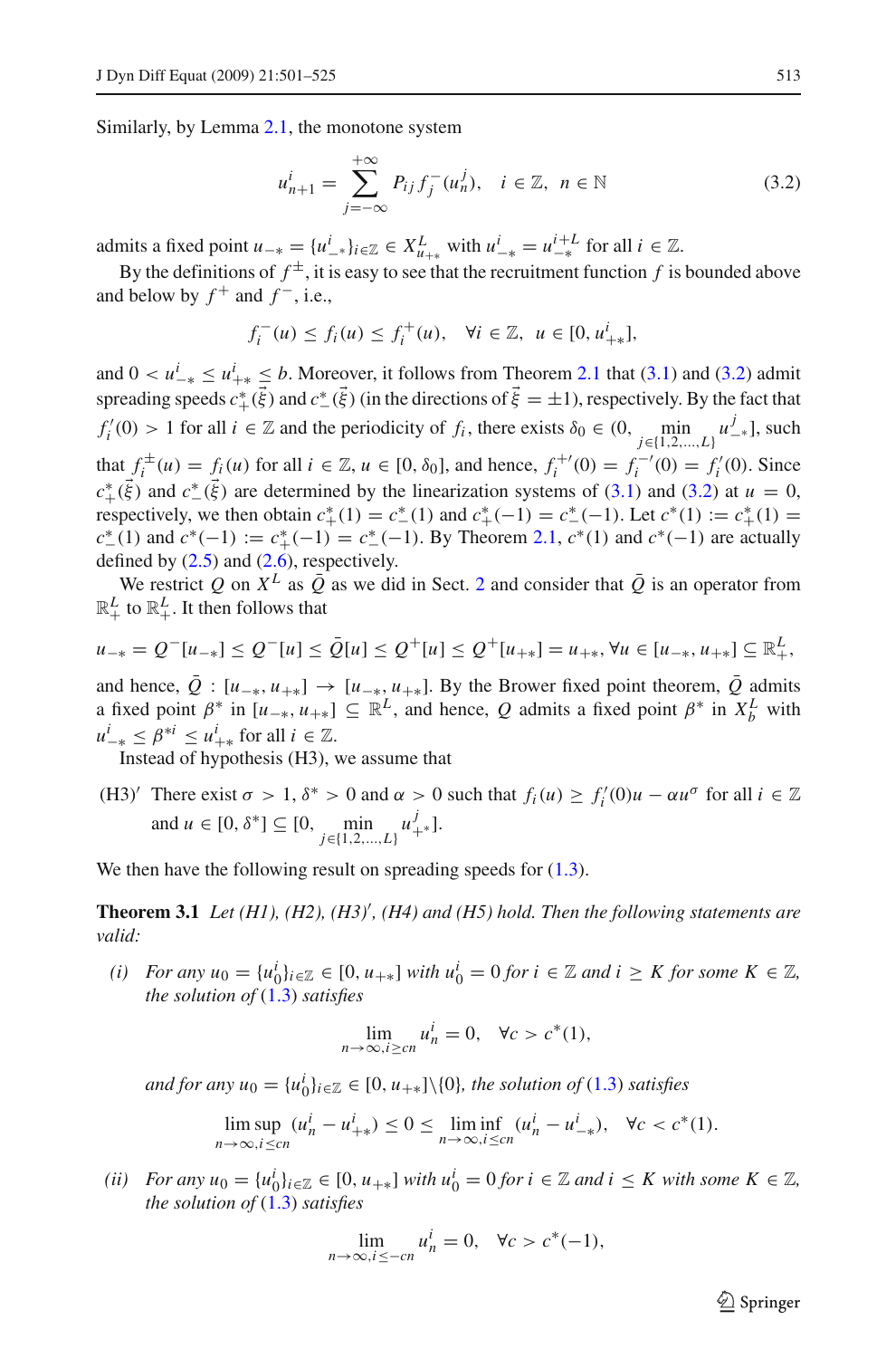*and for any*  $u_0 = \{u_0^i\}_{i \in \mathbb{Z}} \in [0, u_{+*}] \setminus \{0\}$ , the solution of [\(1.3\)](#page-1-1) *satisfies* 

$$
\limsup_{n \to \infty, i \ge -cn} (u_n^i - u_{+*}^i) \le 0 \le \liminf_{n \to \infty, i \ge -cn} (u_n^i - u_{-*}^i), \quad \forall c < c^*(-1).
$$

*Proof* For convenience, we define

$$
(Q^+[\varphi])^i = \sum_{j=-\infty}^{+\infty} P_{ij} f_j^+(\varphi^j), \quad (Q^-[{\varphi}])^i = \sum_{j=-\infty}^{+\infty} P_{ij} f_j^-(\varphi^j), \quad i \in \mathbb{Z},
$$

for any  $\varphi \in X$  with  $\varphi^i \in [0, u^i_{+*}]$  for all  $i \in \mathbb{Z}$ . Then  $Q^+$  and  $Q^-$  are monotone on X and  $Q^-[{\varphi}] \leq Q[{\varphi}] \leq Q^+[\varphi]$ , for any  ${\varphi} \in X$  with  ${\varphi}^i \in [0, u^i_{+*}]$ . Moreover,  $c^*(+1)$  and  $c^*(-1)$ are spreading speeds for  $u_{n+1} = Q^+[u_n]$  and  $u_{n+1} = Q^-[u_n]$  (i.e., [\(3.1\)](#page-11-1) and [\(3.2\)](#page-12-0)), in the directions of  $\vec{\xi} = 1$  and  $\vec{\xi} = -1$ , respectively.

We only show that statement (i) is valid since the proof of statement (ii) is similar. For any  $u_0 = \{u_0^i\}_{i \in \mathbb{Z}} \in [0, u_{+*}]$  with  $u_0^i = 0$  for  $i \in \mathbb{Z}$  and  $i \geq K$  for some  $K \in \mathbb{Z}$ , let

$$
u_n = Q^n[u_0],
$$
  $u_n^+ = (Q^+)^n[u_0],$   $\forall n \ge 0.$ 

By the comparison principle, we have

$$
0 \le u_n^i \le u_n^{+i}, \quad \forall i \in \mathbb{Z}, \ n \ge 0.
$$

For any  $c > c^*(1)$ , Theorem [2.1](#page-8-0) implies that  $\lim_{n \to \infty, i \geq cn} u_n^{+i} = 0$ , and hence,  $\lim_{n \to \infty, i \geq cn} u_n^{i} = 0$ 0.

For any  $u_0 = \{u_0^i\}_{i \in \mathbb{Z}} \in [0, u_{+*}] \setminus \{0\}$ , define  $v_0 = \{v_0^i\}_{i \in \mathbb{Z}}$  with  $v_0^i = \min\{u_0^i, u_{-*}^i\}$  for all  $i \in \mathbb{Z}$ . Then  $v_0 \in [0, u_{-*}]\setminus\{0\}$ . Let

$$
u_n^- = (Q^-)^n[v_0], \quad u_n = Q^n[u_0], \quad u_n^+ = (Q^+)^n[u_0], \quad \forall n \ge 0.
$$

Since  $v_0 \leq u_0$ , it follows from the comparison principle that

$$
0 \le u_n^{-i} \le u_n^i \le u_n^{+i}, \quad \forall i \in \mathbb{Z}, \ n \ge 0.
$$

For any  $c < c^*(1)$ , Theorem [2.1](#page-8-0) implies that

$$
\lim_{n \to \infty, i \leq cn} (u_n^{-i} - u_{-\pi}^i) = 0, \quad \lim_{n \to \infty, i \leq cn} (u_n^{+i} - u_{+\pi}^i) = 0.
$$

Thus, for any  $c < c^*(1)$ , we have

$$
\liminf_{n \to \infty, i \leq cn} (u_n^i - u_{-\ast}^i) \geq \liminf_{n \to \infty, i \leq cn} (u_n^{-i} - u_{-\ast}^i) = 0,
$$
  
\n
$$
\limsup_{n \to \infty, i \leq cn} (u_n^i - u_{+\ast}^i) \leq \limsup_{n \to \infty, i \leq cn} (u_n^{+i} - u_{+\ast}^i) = 0.
$$

This completes the proof of statement (i).  $\Box$ 

Now we consider periodic traveling waves in the direction  $\vec{\xi} = -1$ . Let  $c \in \mathbb{R}$  and  $a > 0$ be given, and define

$$
X_c := \{ i + cn : i \in \mathbb{Z}, n \in \mathbb{N} \}
$$

and  $\mathcal{F}_{c,a}$  the set of all functions from  $\mathbb{Z} \times X_c$  to [0, *a*]. Let  $U \in \mathcal{F}_{c,b}$ . By Definition [2.1,](#page-10-0) we say that  $U(i, i + cn)$  is a periodic traveling wave solution of [\(1.3\)](#page-1-1) with wave speed *c i*f  $\{u_n^i\}_{i \in \mathbb{Z}}$  =  $\{U(i, i + cn)\}_{i \in \mathbb{Z}}$ , ∀*n* ∈ ℕ, satisfies [\(1.3\)](#page-1-1) and  $U(i, s) = U(i + L, s)$  for all  $i \in \mathbb{Z}, s \in X_c$ .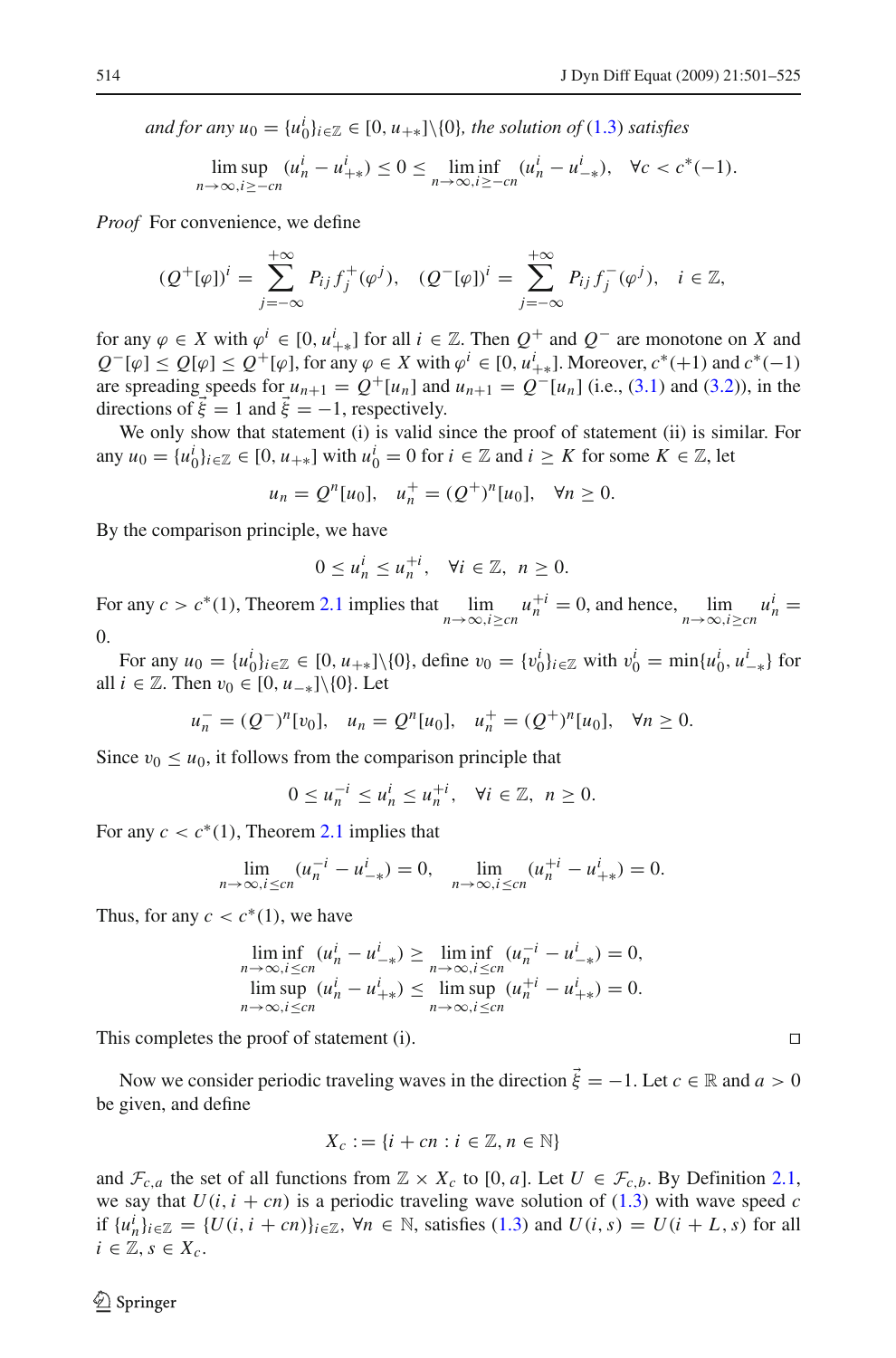We note that one should take  $X_c := \{i - cn : i \in \mathbb{Z}, n \in \mathbb{N}\}\$ and replace  $U(i, i + cn)$  with  $U(i, i - cn)$  in order to obtain periodic traveling waves in the direction  $\vec{\xi} = 1$ .

Let  $u_n^i = U(i, i + cn)$  for all  $i \in \mathbb{Z}, n \in \mathbb{N}$ . Then [\(1.3\)](#page-1-1) becomes

$$
U(i, i + c + cn) = \sum_{j = -\infty}^{+\infty} P_{ij} f_j (U(j, j + cn)).
$$

Let  $s = i + c + cn$ . This equation can be written as

$$
U(i, s) = \sum_{j=-\infty}^{+\infty} P_{ij} f_j (U(j, j + s - i - c))
$$
  

$$
\frac{k = i - j}{\sum_{k=-\infty}^{-\infty} P_{i, i-k} f_{i-k} (U(i - k, s - k - c))}
$$
  

$$
\underline{\underline{j = k} \sum_{j=-\infty}^{\infty} P_{i, i-j} f_{i-j} (U(i - j, s - j - c)).}
$$

Thus, we only need to consider the following wave profile equation

$$
U(i,s) = \sum_{j=-\infty}^{\infty} P_{i,i-j} f_{i-j} (U(i-j, s-j-c)).
$$
 (3.3)

<span id="page-14-0"></span>Define

$$
T[U](i, s) := \sum_{j=-\infty}^{\infty} P_{i, i-j} f_{i-j} (U(i - j, s - j - c)), \quad \forall U \in C(\mathbb{Z} \times X_c, [0, b]),
$$
  
\n $i \in \mathbb{Z}, s \in X_c.$  (3.4)

Similarly, we define  $T^+$  and  $T^-$  as in [\(3.4\)](#page-14-0) with *f* replaced by  $f^+$  and  $f^-$ , respectively. It then follows that  $T^{\pm}$  are nondecreasing and that

$$
T^{-}[U](i,s) \leq T[U](i,s) \leq T^{+}[U](i,s), \quad \forall U \in C(\mathbb{Z} \times X_c, [0,b]), i \in \mathbb{Z}, s \in X_c.
$$

<span id="page-14-1"></span>Theorem 3.2 Let (H1), (H2), (H3)<sup>'</sup>, (H4) and (H5) hold. Then the following statements are *valid:*

- *(i)* For any  $c < c^*(-1)$ , [\(1.3\)](#page-1-1) has no periodic traveling wave  $U(i, i + cn)$  such that *U* ∈  $\mathcal{F}_{c,u_{+\ast}}$  \{0} *and U*(*i*,  $-\infty$ ) = 0 *for all i* ∈  $\mathbb{Z}$ *.*
- *(ii)* For any  $c > c^*(-1)$ , [\(1.3\)](#page-1-1) has a periodic traveling wave  $U(i, i + cn)$  such that  $U \in \mathcal{F}_{c,u_{++}}\setminus\{0\}$ ,  $U(i, -\infty) = 0$ , and for any  $i \in \mathbb{Z}$ ,  $\bar{c} < c^*(-1)$ ,

$$
\min_{1 \le j \le L} \{u_{-*}^j\} \le \liminf_{n \to \infty, i \ge -\bar{c}n} U(i, i + cn) \le \limsup_{n \to \infty, i \ge -\bar{c}n} U(i, i + cn) \le \max_{1 \le j \le L} \{u_{+*}^j\}.
$$

(*iii*) For  $\vec{\xi} = 1$ , similar results hold for periodic traveling waves  $U(i, i - cn)$  with  $U(i, \infty) = 0$ .

*Proof* We only assume  $\vec{\xi} = -1$  and prove (i) and (ii) since the proof in the case of  $\vec{\xi} = 1$  is similar.

Assume, by contradiction, that for some  $c_0 < c^*(-1)$ , [\(1.3\)](#page-1-1) has a periodic traveling wave *U*(*i*, *i* + *c*<sub>0</sub>*n*) with *U* ∈  $C(\mathbb{Z} \times X_{c_0}, [0, u_{+*}])\setminus\{0\}$  and  $U(i, -\infty) = 0$  for all  $i \in \mathbb{Z}$ . Let  $u_n^i = U(i, i + c_0 n)$ . Fix two real numbers  $c_1$  and  $c_2$  such that  $c_0 < c_1 < c_2 < c^*(-1)$ . Since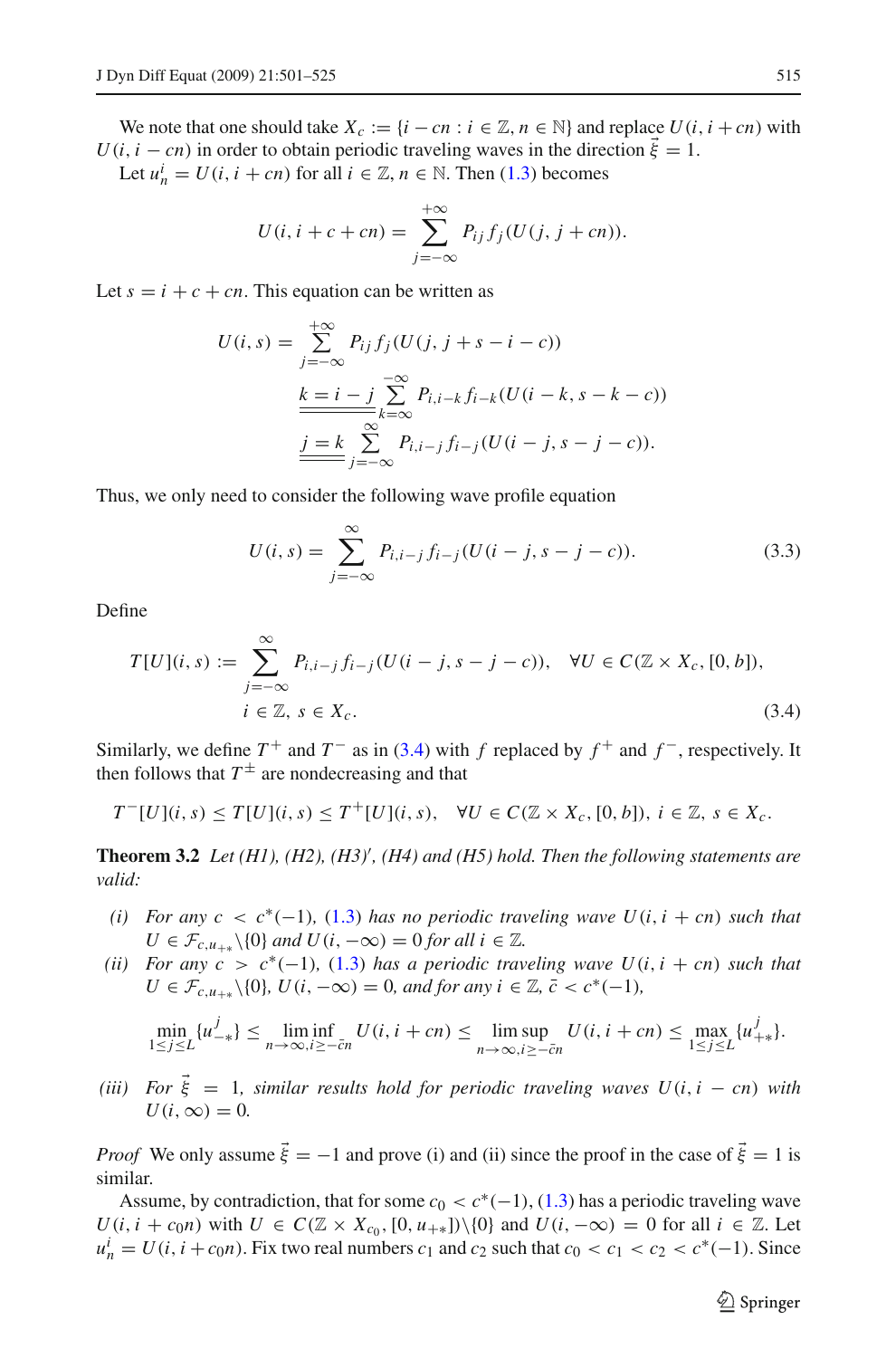*U*(*i*, *i* + *c*<sub>0</sub>*n*)  $\neq$  0, there exist *n*<sub>0</sub> and *i*<sub>0</sub>, such that *U*(*i*<sub>0</sub>, *i*<sub>0</sub> + *c*<sub>0</sub>*n*<sub>0</sub>)  $\neq$  0, i.e.,  $u_{n_0}^{i_0} \neq$  0. Regarding *u<sub>n*0</sub> as a new initial value, we see from Theorem [3.1](#page-12-1) (ii) that  $\lim_{n\to\infty, i\geq -c_2n} (u_n^i - u_{-\ast}^i) \geq 0$ , and hence,  $\lim_{n\to\infty} \inf_{i\geq -c_2n} u_n^i > 0$ . Letting  $i = \lfloor -c_1n \rfloor$ , we then obtain  $\lim_{n\to\infty} \inf_{n\to\infty} u_n^{[-c_1n]} =$ lim inf  $U([-c_1n], c_0n + [-c_1n]) > 0$ . Since  $\lim_{s \to -\infty} U(i, s) = 0$  uniformly for  $i \in \mathbb{Z}$ , we have  $\liminf_{n\to\infty} U([-c_1n], c_0n + [-c_1n]) = 0$ , a contradiction.

Let *c* > *c*<sup>\*</sup>(−1) be given. It follows that there exists  $\mu_1 \in (0, \Delta^-)$  such that  $\frac{\ln \lambda_{-\mu_1}}{\mu_1} = c$ . Without loss of generality, suppose that  $\mu_1$  is the smallest  $\mu$  such that  $\frac{\ln \lambda_{-\mu_1}}{\mu_1} = c$ . Thus,  $\lambda_{-\mu_1} = e^{c\mu_1}$ . Let  $\{\psi^i_*\}_{i \in \mathbb{Z}}$  be the nonnegative eigenvector of  $L_{-\mu_1}$  corresponding to  $\lambda_{-\mu_1}$ with  $\psi^i_* = \psi^{i+L}_*$  for all  $i \in \mathbb{Z}$ . Then

$$
(L_{-\mu_1}[\psi_*])^i = \sum_{j=-\infty}^{\infty} P_{ij} f'_j(0) \psi_*^j e^{-\mu_1(i-j)} = e^{c\mu_1} \psi_*^i, \quad \forall i \in \mathbb{Z}.
$$

Define  $\phi^+$  on  $\mathbb{Z} \times X_c$  as

$$
\phi^+(i,s) = \min\{\psi_*^i e^{\mu_1 s}, u_{+*}^i\}, \quad \forall i \in \mathbb{Z}, \ s \in X_c.
$$

Then for any  $i \in \mathbb{Z}, s \in X_c$ ,

$$
T^{+}[\phi^{+}](i, s) = \sum_{j=-\infty}^{\infty} P_{i,i-j} f_{i-j}^{+}(\phi^{+}(i-j, s-j-c))
$$
  
\n
$$
\leq \sum_{j=-\infty}^{\infty} P_{i,i-j} f_{i-j}^{+}(u_{+*}^{i-j})
$$
  
\n
$$
= \sum_{j=-\infty}^{\infty} P_{ij} f_{j}^{+}(u_{+*}^{j})
$$
  
\n
$$
= u_{+*}^{i}.
$$

Since  $f_i(u) \le f'_i(0)u$  for all  $u \in [0, b]$ ,  $i \in \mathbb{Z}$ , we have

$$
f_i^+(u) = \max_{v \in [0, u]} f_i(v) \le \max_{v \in [0, u]} f'_i(0)v = f'_i(0)u, \quad \forall u \in [0, b], \ i \in \mathbb{Z},
$$

and hence,

$$
T^{+}[\phi^{+}](i,s) = \sum_{j=-\infty}^{\infty} P_{i,i-j} f_{i-j}^{+} (\phi^{+}(i-j, s-j-c))
$$
  
\n
$$
\leq \sum_{j=-\infty}^{\infty} P_{i,i-j} f'_{i-j} (0) (\phi^{+}(i-j, s-j-c))
$$
  
\n
$$
\leq \sum_{j=-\infty}^{\infty} P_{i,i-j} f'_{i-j} (0) \psi_{*}^{i-j} e^{\mu_{1}(s-j-c)}
$$
  
\n
$$
= e^{\mu_{1}(s-c)} e^{c\mu_{1}} \psi_{*}^{i}
$$
  
\n
$$
= \psi_{*}^{i} e^{\mu_{1}s},
$$

for any  $i \in \mathbb{Z}, s \in X_c$ . Thus,

$$
T^{+}[\phi^{+}](i,s) \le \min\{u_{+\ast}^{i}, \psi_{\ast}^{i}e^{\mu_{1}s}\} = \phi^{+}(i,s), \quad \forall i \in \mathbb{Z}, s \in X_{c}.
$$

Let  $\varepsilon > 0$  be sufficiently small such that  $0 < \varepsilon \leq \mu_1(\sigma - 1)$ ,  $\mu_{\varepsilon} := \mu_1 + \varepsilon \in (0, \Delta^{-})$ , and  $c_{\varepsilon} := \frac{\ln \lambda_{-\mu_{\varepsilon}}}{\mu_{\varepsilon}} \in (c^*(-1), c)$ . Then  $\lambda_{-\mu_{\varepsilon}} = e^{c_{\varepsilon}\mu_{\varepsilon}}$  is the principle eigenvalue of  $L_{-\mu_{\varepsilon}}$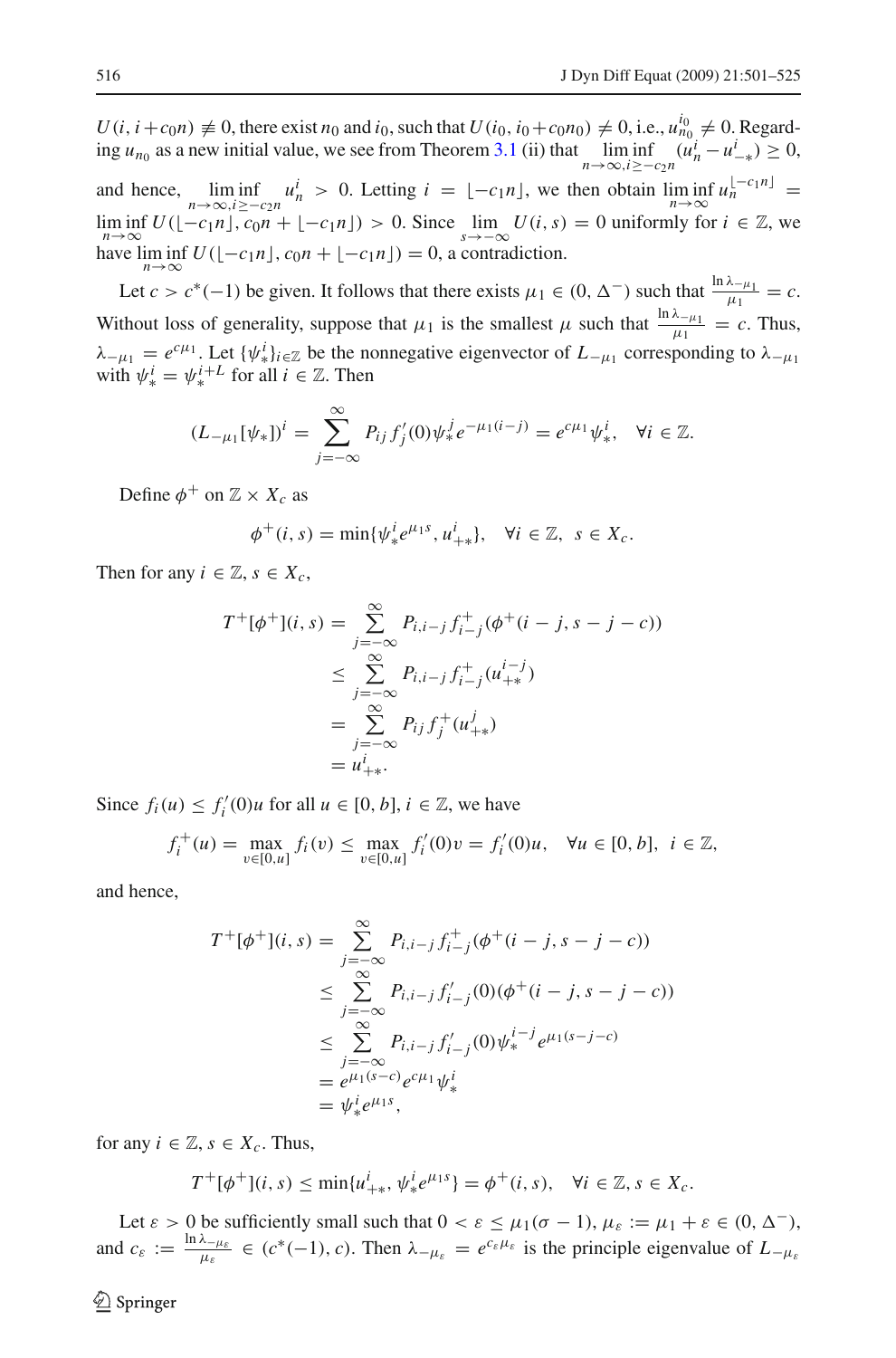with a nonnegative eigenvector  $\{\psi_{*_k}^i\}_{i \in \mathbb{Z}}$  with  $\psi_{*_k}^i = \psi_{*_k}^{i+L}$  for all  $i \in \mathbb{Z}$ , that is,

$$
(L_{-\mu_{\varepsilon}}[\psi_{\ast\varepsilon}])^i = \sum_{j=-\infty}^{\infty} P_{ij} f'_j(0) \cdot \psi_{\ast\varepsilon}^j \cdot e^{-\mu_{\varepsilon}(i-j)} = e^{c_{\varepsilon}\mu_{\varepsilon}}(\psi_{\ast\varepsilon}^i), \quad \forall i \in \mathbb{Z}.
$$

Define  $\phi^-$  on  $\mathbb{Z} \times X_c$  as

$$
\phi^-(i,s) = \max\{0, \psi_*^i e^{\mu_1 s} - \psi_{* \varepsilon}^i e^{\mu_{\varepsilon} s}\}, \quad \forall i \in \mathbb{Z}, s \in X_c.
$$

Fix  $\{\psi_{*s}^i\}_{i\in\mathbb{Z}}$ . We can further restrict  $\{\psi_*^i\}_{i\in\mathbb{Z}}$  such that  $\psi_*^i \leq \min\{\delta^*, u_{+*}^i, \psi_{*s}^i\}$  for all  $i \in \mathbb{Z}$ , and

$$
\psi_{*\varepsilon}^i \cdot f'_i(0) + \alpha (\psi_*^i)^{\sigma} \leq e^{(c-c_{\varepsilon})\mu_{\varepsilon}} \psi_{*\varepsilon}^i \cdot f'_i(0), \quad \forall i \in \mathbb{Z}.
$$

Then  $\phi^-(i, s) \in [0, \delta^*]$  and  $\phi^-(i, s) \leq \phi^+(i, s)$  for all  $i \in \mathbb{Z}, s \in X_c$ . We claim that

$$
(\phi^-(i,s))^{\sigma} \le (\psi_*^i)^{\sigma} e^{\mu_{\varepsilon} s}, \quad \forall i \in \mathbb{Z}, \ s \in X_c.
$$

If  $\phi^-(i, s) = 0$ , it is obvious. If  $\phi^-(i, s) > 0$ , then  $s < 0$ . Since  $0 < \varepsilon \leq \mu_1(\sigma - 1)$ , we have  $\epsilon s + \mu_1 s \geq \mu_1 \sigma s$ . Thus,

$$
(\phi^-(i,s))^\sigma \leq e^{\mu_1 s \sigma} (\psi^i_*)^\sigma \leq e^{\mu_1 s + \varepsilon s} (\psi^i_*)^\sigma = e^{\mu_\varepsilon s} (\psi^i_*)^\sigma,
$$

and hence,  $(\phi^-(i, s))^{\sigma} \le (\psi_*^i)^{\sigma} e^{\mu_{\varepsilon} s}$  for all  $i \in \mathbb{Z}, s \in X_c$ . Clearly,  $T^{-}[\phi^{-}](i, s) \ge 0$  for all  $i \in \mathbb{Z}, s \in X_c$ . Moreover,

$$
T^{-}[\phi^{-}](i, s)
$$
\n
$$
= \sum_{j=-\infty}^{\infty} P_{i,i-j} f_{i-j}^{-} (\phi^{-} (i-j, s-j-c))
$$
\n
$$
\geq \sum_{j=-\infty}^{\infty} P_{i,i-j} \left( f'_{i-j}(0) \phi^{-} (i-j, s-j-c) - \alpha (\phi^{-} (i-j, s-c-j))^{\sigma} \right)
$$
\n
$$
\geq \sum_{j=-\infty}^{\infty} P_{i,i-j} f'_{i-j}(0) \left( \psi_{*}^{i-j} e^{\mu_{1}(s-j-c)} - \psi_{* \varepsilon}^{i-j} e^{\mu_{\varepsilon}(s-j-c)} \right)
$$
\n
$$
- \sum_{j=-\infty}^{\infty} P_{i,i-j} \alpha (\psi_{*}^{i-j})^{\sigma} e^{\mu_{\varepsilon}(s-j-c)}
$$
\n
$$
= e^{\mu_{1}(s-c)} \sum_{j=-\infty}^{\infty} P_{i,i-j} f'_{i-j}(0) \psi_{*}^{i-j} e^{-\mu_{1}j}
$$

 $\hat{2}$  Springer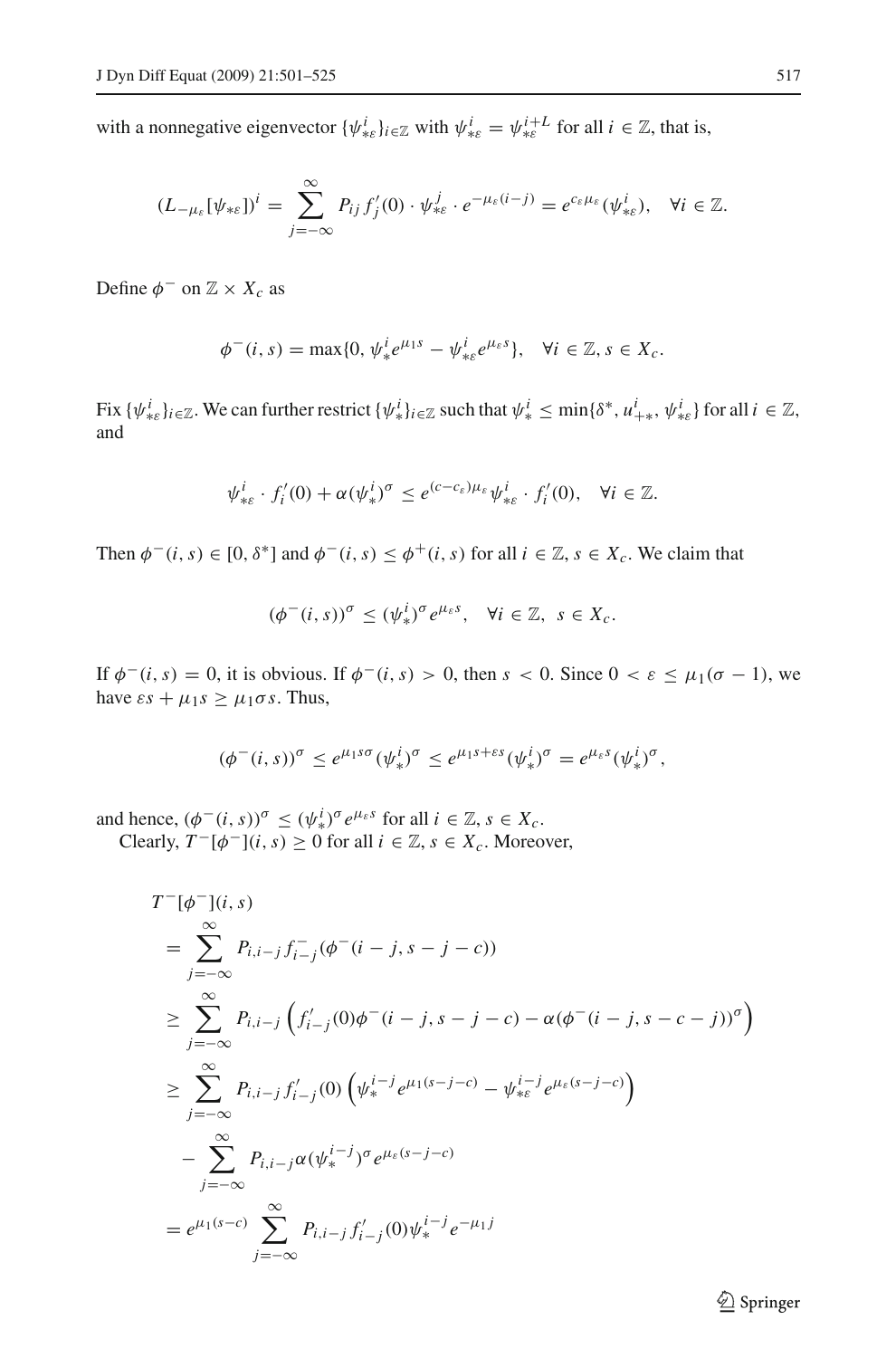$$
-e^{\mu_{\varepsilon}(s-c)} \sum_{j=-\infty}^{\infty} P_{i,i-j} \left( f'_{i-j}(0) \psi_{*\varepsilon}^{i-j} e^{-\mu_{\varepsilon} j} + \alpha (\psi_{*}^{i-j})^{\sigma} e^{-\mu_{\varepsilon} j} \right)
$$
  
\n
$$
\geq e^{\mu_{1}(s-c)} \sum_{j=-\infty}^{\infty} P_{i,j} f'_{j}(0) \psi_{*}^{j} e^{-\mu_{1}(i-j)}
$$
  
\n
$$
-e^{\mu_{\varepsilon}(s-c)} \sum_{j=-\infty}^{\infty} P_{i,i-j} f'_{i-j}(0) \psi_{*\varepsilon}^{i-j} e^{-\mu_{\varepsilon} j} \cdot e^{(c-c_{\varepsilon})\mu_{\varepsilon}}
$$
  
\n
$$
= e^{\mu_{1}(s-c)} \cdot e^{c\mu_{1}} \cdot \psi_{*}^{i} - e^{\mu_{\varepsilon}(s-c)} \cdot e^{(c-c_{\varepsilon})\mu_{\varepsilon}} \sum_{j=-\infty}^{\infty} P_{i,j} f'_{j}(0) \psi_{*\varepsilon}^{j} \cdot e^{-\mu_{\varepsilon}(i-j)}
$$
  
\n
$$
= e^{\mu_{1}s} \psi_{*}^{i} - e^{\mu_{\varepsilon}(s-c_{\varepsilon})} e^{c_{\varepsilon}\mu_{\varepsilon}} \psi_{*}^{i}
$$
  
\n
$$
= e^{\mu_{1}s} \psi_{*}^{i} - e^{\mu_{\varepsilon}s} \psi_{*}^{i},
$$

for any  $i \in \mathbb{Z}$ ,  $s \in X_c$ . Thus,  $T^{-}[\phi^{-}](i, s) \ge \phi^{-}(i, s)$  for all  $i \in \mathbb{Z}$ ,  $s \in X_c$ . Fix some  $\mu \in (0, \mu_1)$  and define

$$
X_{\mu} := \{ \phi \in C(\mathbb{Z} \times X_c, \mathbb{R}) : \phi(i, s) = \phi(i + L, s), \forall (i, s) \in \mathbb{Z} \times X_c,
$$
  
\n
$$
\sup_{s \in X_c} \max_{1 \le i \le L} |\phi(i, s)| e^{-\mu s} < \infty \}
$$

and  $||\phi||_{\mu} = \sup_{s \in X_c}$  $\max_{1 \le i \le L} |\phi(i, s)| e^{-\mu s}$  for all  $\phi \in X_{\mu}$ . It follows that  $(X_{\mu}, ||\cdot||_{\mu})$  is a Banach space. Clearly,  $\phi^+, \phi^- \in X_\mu$ . Let

$$
Y := \{ \phi \in X_{\mu} : \phi^{-}(i, s) \leq \phi(i, s) \leq \phi^{+}(i, s), \ \forall i \in \mathbb{Z}, \ s \in X_{c} \}.
$$

It is easy to see that *Y* is nonempty, closed and convex in  $X_{\mu}$ . For any  $\phi \in Y$ ,

$$
\phi^- \leq T^{-}[\phi^-] \leq T^{-}[\phi] \leq T[\phi] \leq T^{+}[\phi] \leq T^{+}[\phi^{+}] \leq \phi^{+}.
$$

Moreover, we have

$$
T[\phi](i + L, s) = \sum_{j = -\infty}^{\infty} P_{i + L, i + L - j} f_{i + L - j}(\phi(i + L - j, s - j - c))
$$
  
= 
$$
\sum_{j = -\infty}^{\infty} P_{i, i - j} f_{i - j}(\phi(i - j, s - j - c))
$$
  
= 
$$
T[\phi](i, s)
$$

 $\hat{Z}$  Springer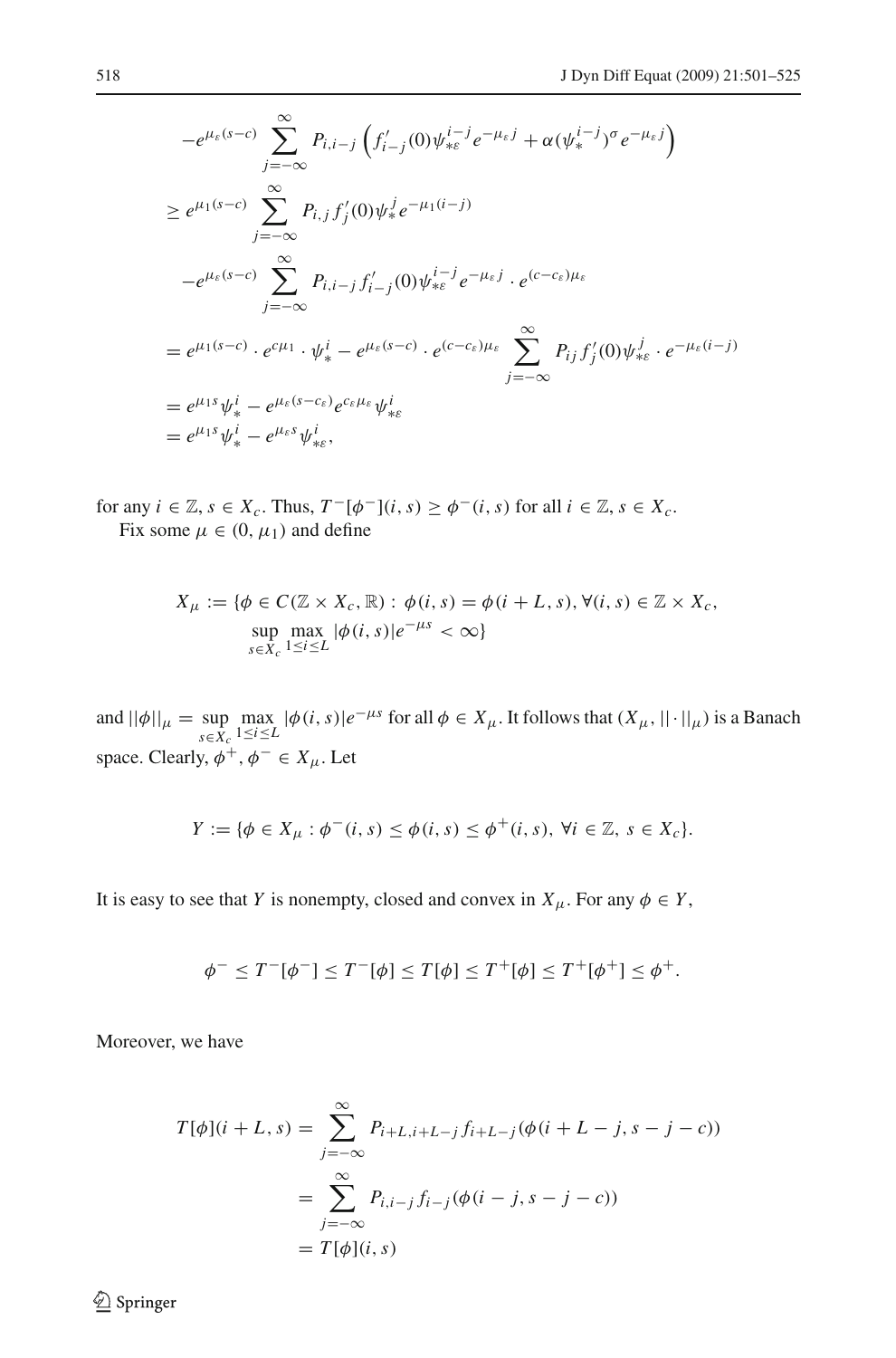<span id="page-18-0"></span>for any  $i \in \mathbb{Z}$  and  $s \in X_c$ , and

$$
0 \le \sup_{s \in X_c} \max_{1 \le i \le L} |T[\phi](i, s)|e^{-\mu s}
$$
  
\n
$$
= \sup_{s \in X_c} \max_{1 \le i \le L} \sum_{j=-\infty}^{\infty} P_{i, i-j} f_{i-j} (\phi(i - j, s - j - c))e^{-\mu s}
$$
  
\n
$$
\le \sup_{s \in X_c} \max_{1 \le i \le L} \sum_{j=-\infty}^{\infty} P_{i, i-j} f_{i-j}^+ (\phi^+(i - j, s - j - c))e^{-\mu s}
$$
  
\n
$$
= \sup_{s \in X_c} \max_{1 \le i \le L} T^+[\phi^+](i, s)e^{-\mu s}
$$
  
\n
$$
\le \sup_{s \in X_c} \max_{1 \le i \le L} \phi^+(i, s)e^{-\mu s}
$$
  
\n
$$
= ||\phi^+||_{\mu}.
$$
 (3.5)

Therefore, for any  $\phi \in Y$ ,  $T[\phi] \in Y$ , and hence,  $T(Y) \subseteq Y$ . For any  $\varphi, \psi \in Y$ , we have

$$
\begin{split}\n||T[\varphi] - T[\psi]||_{\mu} \\
&= \sup_{s \in X_c} \max_{1 \le i \le L} |T[\varphi](i, s) - T[\psi](i, s)|e^{-\mu s} \\
&= \sup_{s \in X_c} \max_{1 \le i \le L} \left| \sum_{j = -\infty}^{\infty} P_{i, i \to j} [f_{i - j}(\varphi(i - j, s - j - c)) - f_{i - j}(\psi(i - j, s - j - c))] \right| e^{-\mu s} \\
&\le \hat{L} \sup_{s \in X_c} \max_{1 \le i \le L} \sum_{j = -\infty}^{\infty} P_{i, i - j} |\varphi(i - j, s - j - c)) - \psi(i - j, s - j - c)|e^{-\mu s} \\
&\le \hat{L} \sum_{j = -\infty}^{\infty} P_{i, i \to j} \sup_{s \in X_c} \max_{1 \le i \le L} |\varphi(i - j, s - j - c)) - \psi(i - j, s - j - c)|e^{-\mu(s - j - c)}e^{-\mu(j + c)} \\
&= \hat{L} \sum_{j = -\infty}^{\infty} P_{i, i - j} ||\varphi - \psi||_{\mu} e^{-\mu(j + c)} \\
&\le \tilde{L} ||\varphi - \psi||_{\mu}\n\end{split}
$$

for some  $\tilde{L} > 0$  since  $\sum_{i=1}^{\infty}$ *j*=−∞  $P_{i,i-j}e^{-\mu j}$  < ∞. Thus, *T* : *Y* → *Y* is continuous.

By [\(3.5\)](#page-18-0), it follows that  $\{T[\phi] : \phi \in Y\}$  is uniformly bounded. Since both Z and  $X_c$  consist of countable elements, it is obvious that  $\{T[\phi] : \phi \in Y\}$  is equicontinuous on any bounded subset of  $\mathbb{Z} \times X_c$ . It follows from the Arzela-Ascoli theorem that for any given sequence  ${\psi_n}_{n \geq 1}$  in  $T(Y)$ , there exist  $n_k \to \infty$  and  $\psi : \mathbb{Z} \times X_c \to \mathbb{R}$  such that

$$
\lim_{k \to \infty} \psi_{n_k}(i, s) = \psi(i, s)
$$

uniformly for  $(i, s)$  in any bounded subset of  $\mathbb{Z} \times X_c$ . Since  $\phi^-(i, s) \leq \psi_{n_k}(i, s) \leq \phi^+(i, s)$ for all  $i \in \mathbb{Z}, s \in X_c$ , we have  $\phi^-(i, s) \leq \psi(i, s) \leq \phi^+(i, s)$  for all  $i \in \mathbb{Z}, s \in X_c$ . Moreover, by the periodicity of  $\psi_{n_k}$  with respect to *L*, we also have  $\psi(i, s) = \psi(i + L, s)$  for all  $i \in \mathbb{Z}, s \in X_c$ . The boundedness of sup  $\max_{s \in X_c} |\psi(i, s)|e^{-\mu s}$  is obvious. Therefore,  $\psi \in Y$ .  $s \in X_c$ <sup>1≤*i*</sup>≤*L*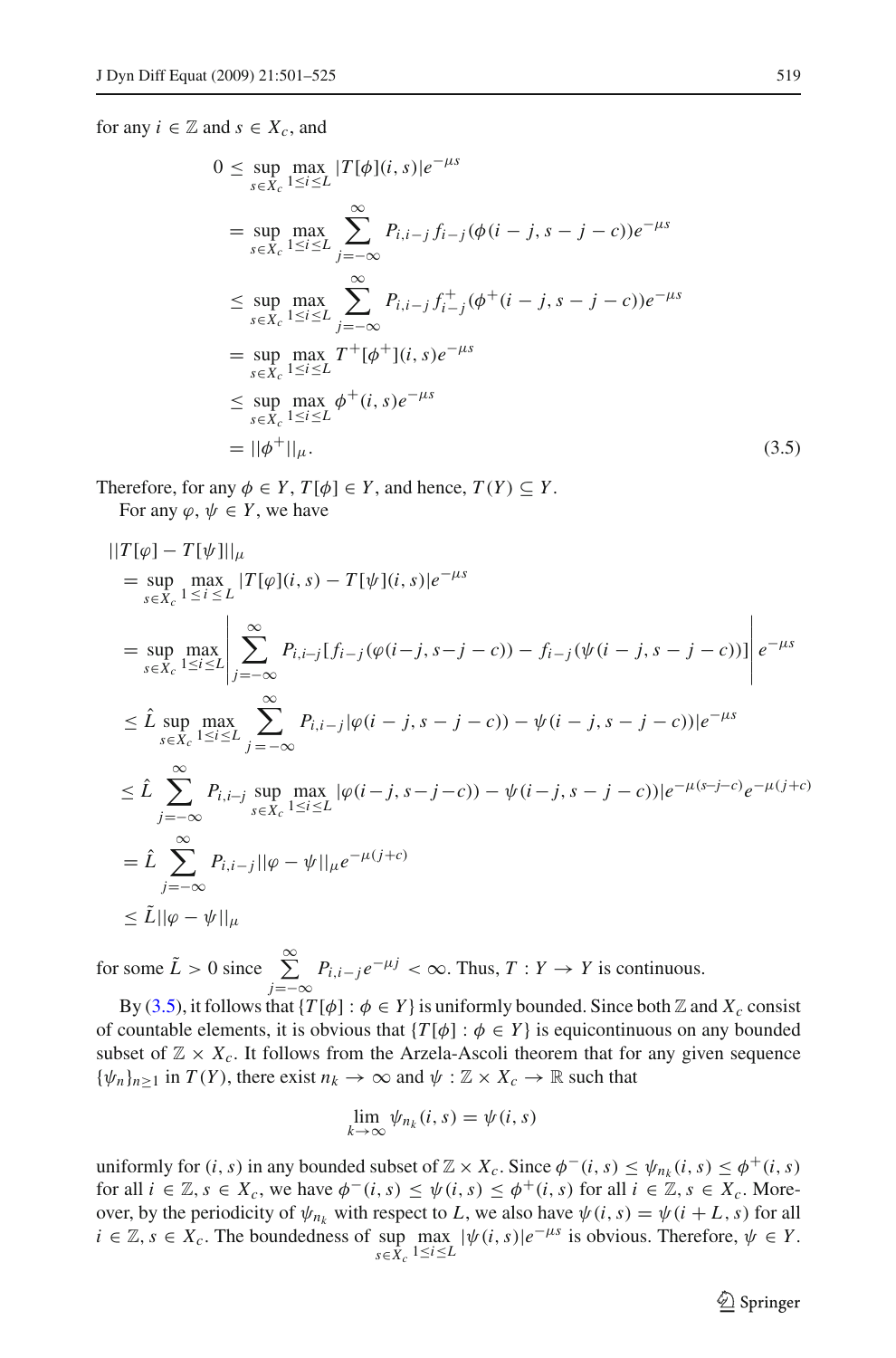Note that

$$
\lim_{s \to +\infty} (\phi^+(i, s) - \phi^-(i, s))e^{-\mu s} = 0,
$$
  

$$
\lim_{s \to -\infty} (\phi^+(i, s) - \phi^-(i, s))e^{-\mu s} = 0,
$$

uniformly for  $i \in \{1, 2, ..., L\}$ . Therefore, for any  $\varepsilon > 0$ , there exists  $M > 0$  such that

$$
0 \leq (\phi^+(i,s) - \phi^-(i,s))e^{-\mu s} < \varepsilon, \quad \forall s \in X_c, \ |s| \geq M, \ 1 \leq i \leq L,
$$

and hence,

$$
|\psi_{n_k}(i,s) - \psi(i,s)|e^{-\mu s} \leq |\phi^+(i,s) - \phi^-(i,s)|e^{-\mu s} < \varepsilon, \quad \forall s \in X_c, \quad |s| \geq M,
$$
  

$$
1 \leq i \leq L.
$$

Since  $\lim_{k \to \infty} |\psi_{n_k}(i, s) - \psi(i, s)|e^{-\mu s} = 0$  uniformly for  $1 \le i \le L$  and  $s \in X_c$  with  $|s| \le M$ , there exists an integer  $N > 0$  such that

$$
|\psi_{n_k}(i,s)-\psi(i,s)|e^{-\mu s}<\varepsilon,\quad\forall 1\leq i\leq L,\ s\in X_c,\ |s|\leq M,\ k\geq N.
$$

It then follows that

$$
||\psi_{n_k} - \psi||_{\mu} = \sup_{s \in X_c} \max_{1 \le i \le L} |\psi_{n_k}(i, s) - \psi(i, s)|e^{-\mu s} < \varepsilon, \quad \forall k \ge N,
$$

and hence,  $\lim_{k \to \infty} \psi_{n_k} = \psi$  in  $X_\mu$ . Thus,  $T(Y)$  is precompact in  $X_\mu$ .

Thus, by the Schauder fixed point theorem, there exists  $U \in Y$  such that  $U = T[U]$ , and hence,  $U(i, s)$  is a traveling wave of [\(1.3\)](#page-1-1). Since  $\phi^{-}(i, s) \leq U(i, s) \leq \phi^{+}(i, s)$  for all  $i \in \mathbb{Z}$ , *s* ∈ *X<sub>c</sub>*, we have  $U(i, -\infty) = 0$  and  $U \in C(\mathbb{Z} \times X_c, [0, u_{+*}]) \setminus \{0\}.$ 

Let  $u_n^i = U(i, i + cn)$  for all  $i \in \mathbb{Z}, n \in \mathbb{N}$ . Fix  $\bar{c} < c^*(-1)$ . By Theorem [3.1](#page-12-1) (ii), we have

$$
\liminf_{n \to \infty, i \ge -\bar{c}n} (u_n^i - u_{-\ast}^i) \ge 0, \quad \limsup_{n \to \infty, i \ge -\bar{c}n} (u_n^i - u_{+\ast}^i) \le 0.
$$

Then for sufficiently small  $\varepsilon > 0$ , we have

$$
\liminf_{n\to\infty, i\geq -\bar{c}n} u_n^i \geq \min_{1\leq j\leq L} \{u_{-\ast}^j\} - \varepsilon > 0, \quad \limsup_{n\to\infty, i\geq -\bar{c}n} u_n^i \leq \max_{1\leq j\leq L} \{u_{+\ast}^j\} + \varepsilon,
$$

that is,

$$
\liminf_{n\to\infty, i\geq -\bar{c}n} U(i, i+cn) \geq \min_{1\leq j\leq L} \{u_{-*}^j\} - \varepsilon, \quad \limsup_{n\to\infty, i\geq -\bar{c}n} U(i, i+cn) \leq \max_{1\leq j\leq L} \{u_{+*}^j\} + \varepsilon.
$$

Letting  $\varepsilon \to 0$ , we obtain

$$
\min_{1 \le j \le L} \{u_{-*}^j\} \le \liminf_{n \to \infty, i \ge -\bar{c}n} U(i, i + cn) \le \limsup_{n \to \infty, i \ge -\bar{c}n} U(i, i + cn) \le \max_{1 \le j \le L} \{u_{+*}^j\}.
$$

This completes the proof.

As a remark of this section, we point out that the domains for all periodic traveling wave profiles with speed  $c > c^*(\xi)$  are not the same, and hence, it is not easy to use these wave profiles to approximate the possible periodic traveling wave profile with  $c = c^*(\xi)$ . Thus, we are not able to prove the existence of the periodic traveling wave with speed  $c = c^*(\vec{\xi})$ at this moment.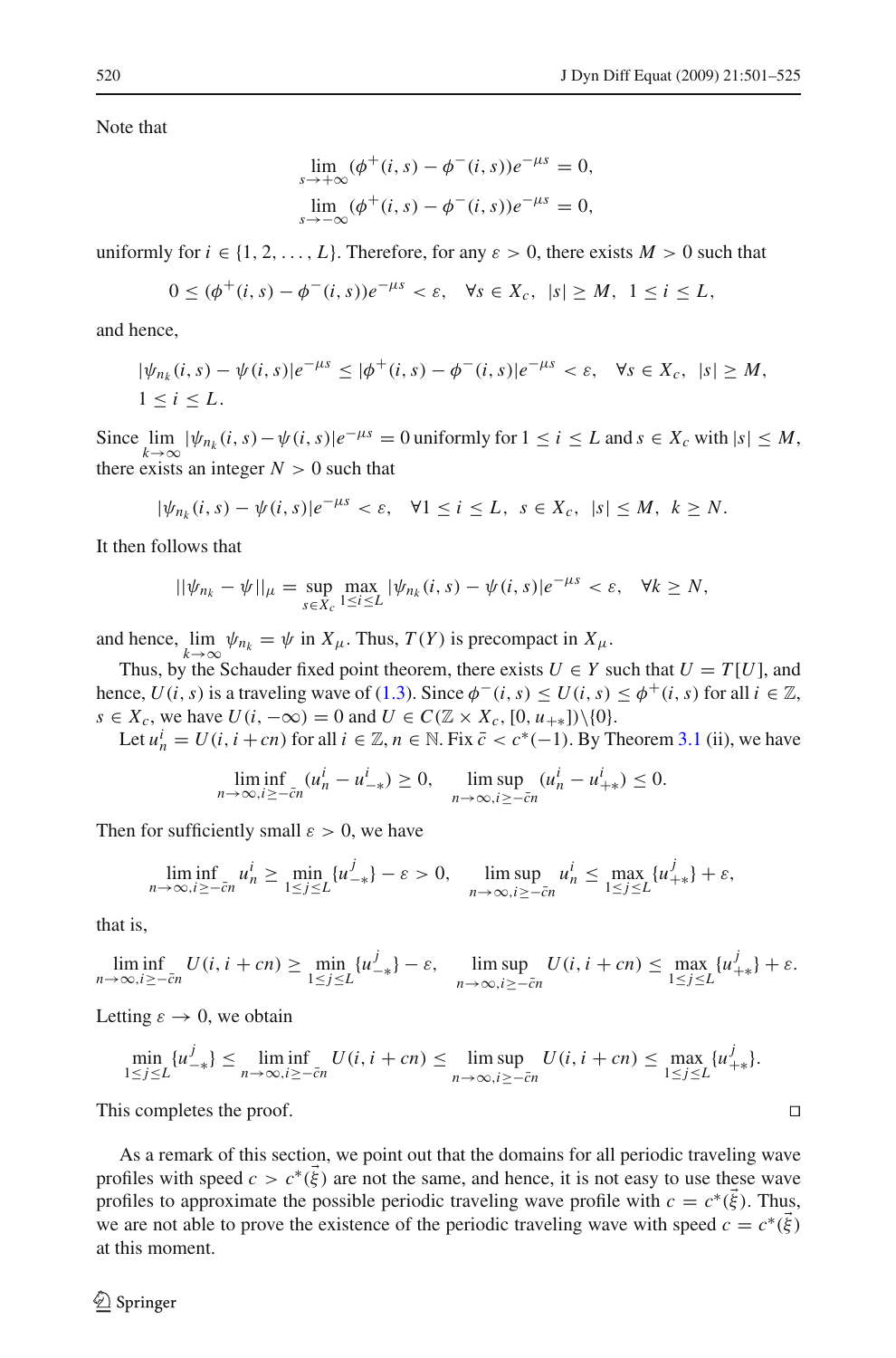### <span id="page-20-0"></span>**4 An Example**

In this section, we present an example of  $(1.3)$  with some specific recruitment function and dispersal kernel to illustrate our main analytic results.

Consider the Ricker type recruitment function

$$
f_i(u) = aue^{r(i)-qu}, \quad \forall i \in \mathbb{Z}, \ u \in \mathbb{R},
$$

where  $q > 0$ , r is an *L*-periodic function defined on Z for some  $L \in \mathbb{N}$ , and  $ae^{r(i)} > 1$  for all  $i \in \mathbb{Z}$ . Inspired by the exponentially damping kernel function for a continuous habitat (see [\[11\]](#page-23-11)), we choose  $P_{ij} = \frac{e^{\frac{1}{d}} - 1}{1}$  $\frac{e^{\frac{1}{d}}-1}{e^{\frac{1}{d}}+1}e^{-\frac{|i-j|}{d}}$  with *d* > 0, for any *i*, *j* ∈ Z. Then [\(1.3\)](#page-1-1) becomes  $u_{n+1}^i = \sum_{n=1}^{+\infty}$ *j*=−∞  $e^{\frac{1}{d}}-1$  $e^{\frac{1}{d}} + 1$  $e^{-\frac{|i-j|}{d}} a u_n^j e^{r(j)-qu_n^j}, \quad i \in \mathbb{Z}, \quad n \in \mathbb{Z}.$  (4.1)

<span id="page-20-1"></span>Clearly, for any *i* ∈  $\mathbb{Z}$ ,  $f_i$  ∈  $C^1(\mathbb{R}, \mathbb{R})$ ,  $f_i(0) = 0$ ,  $f_i(u) = aue^{r(i) - qu} = aue^{r(i+L) - qu}$ *f*<sub>*i*+*L*</sub>(*u*) for all  $u \in \mathbb{R}$ ,  $f_i(u)/u = ae^{r(i)-qu}$  is strictly decreasing in  $u \in \mathbb{R}$ ,  $f'_i(0) = ae^{r(i)} >$ 1. Moreover, for any  $i \in \mathbb{Z}$ ,  $\max_{u \in [0, +\infty)} f_i(u) = f_i\left(\frac{1}{q}\right) = \frac{a}{q} e^{r(i)-1}$ . Let

$$
\hat{b} = \{b\}_{i \in \mathbb{Z}} \in X \quad \text{with } b = \max_{i \in \mathbb{Z}} f_i\left(\frac{1}{q}\right),
$$

and

$$
\hat{L} = \max_{1 \le i \le L, u \in [0, b]} |f'_i(u)| = \max_{1 \le i \le L, u \in [0, b]} a e^{r(i) - qu} |1 - qu|.
$$

Then  $\hat{b} \in X^L$ ,  $f_i([0, b]) \subseteq [0, b]$  for all  $i \in \mathbb{Z}$  and

$$
|f_i(u_1) - f_i(u_2)| \leq \hat{L}|u_1 - u_2|, \quad \forall i \in \mathbb{Z}, u_1, u_2 \in [0, b].
$$

It is easy to see that  $P_{ij} = P_{i+L,j+L}$  for all  $i, j \in \mathbb{Z}$  and  $\sum_{j=-\infty}^{\infty} P_{ij} = 1$ . Moreover, for  $\mu \in [0, \frac{1}{d}), i \in \mathbb{Z},$ 

$$
\sum_{j=-\infty}^{\infty} P_{ij} e^{-\mu(i-j)} = \frac{e^{\frac{1}{d}} - 1}{e^{\frac{1}{d}} + 1} \sum_{j=-\infty}^{\infty} e^{-\frac{|i-j|}{d}} e^{-\mu(i-j)} \n= \frac{\left(e^{\frac{1}{d}} - 1\right) e^{\mu} \left(e^{\frac{2}{d}} - 1\right)}{\left(e^{\frac{1}{d}} + 1\right) \left(e^{\mu + \frac{1}{d}} - 1\right) \left(e^{\frac{1}{d}} - e^{\mu}\right)}.
$$

This indicates that  $\sum_{n=1}^{\infty}$  $\sum_{j=-\infty}^{\infty} P_{ij} e^{-\mu(i-j)} \to \infty$  as  $\mu \to 1/d$ . Similarly, we can obtain that when  $\mu \in (-1/d, 0], \quad \sum_{n=1}^{\infty}$  $\sum_{j=-\infty}^{\infty} P_{ij} e^{-\mu(i-j)} \rightarrow \infty$  as  $\mu \rightarrow -1/d$ . Thus,  $\sum_{j=-\infty}^{\infty} P_{ij} e^{-\mu(i-j)}$ converges for all  $\mu \in (-1/d, 1/d)$  for all  $i \in \mathbb{Z}$ , and hence,  $\Delta^+ = \Delta^- = 1/d$ . For  $\sigma = 2$  and  $\alpha$  satisfies  $0 < \frac{ae^{r(i)}}{\alpha} \leq \frac{1}{q}$  for all  $i \in \mathbb{Z}$ , we have

$$
f_i(u) \ge f'_i(0)u - \alpha u^{\sigma}, \quad \forall i \in \mathbb{Z}, \ u \in [0, b].
$$

 $\circled{2}$  Springer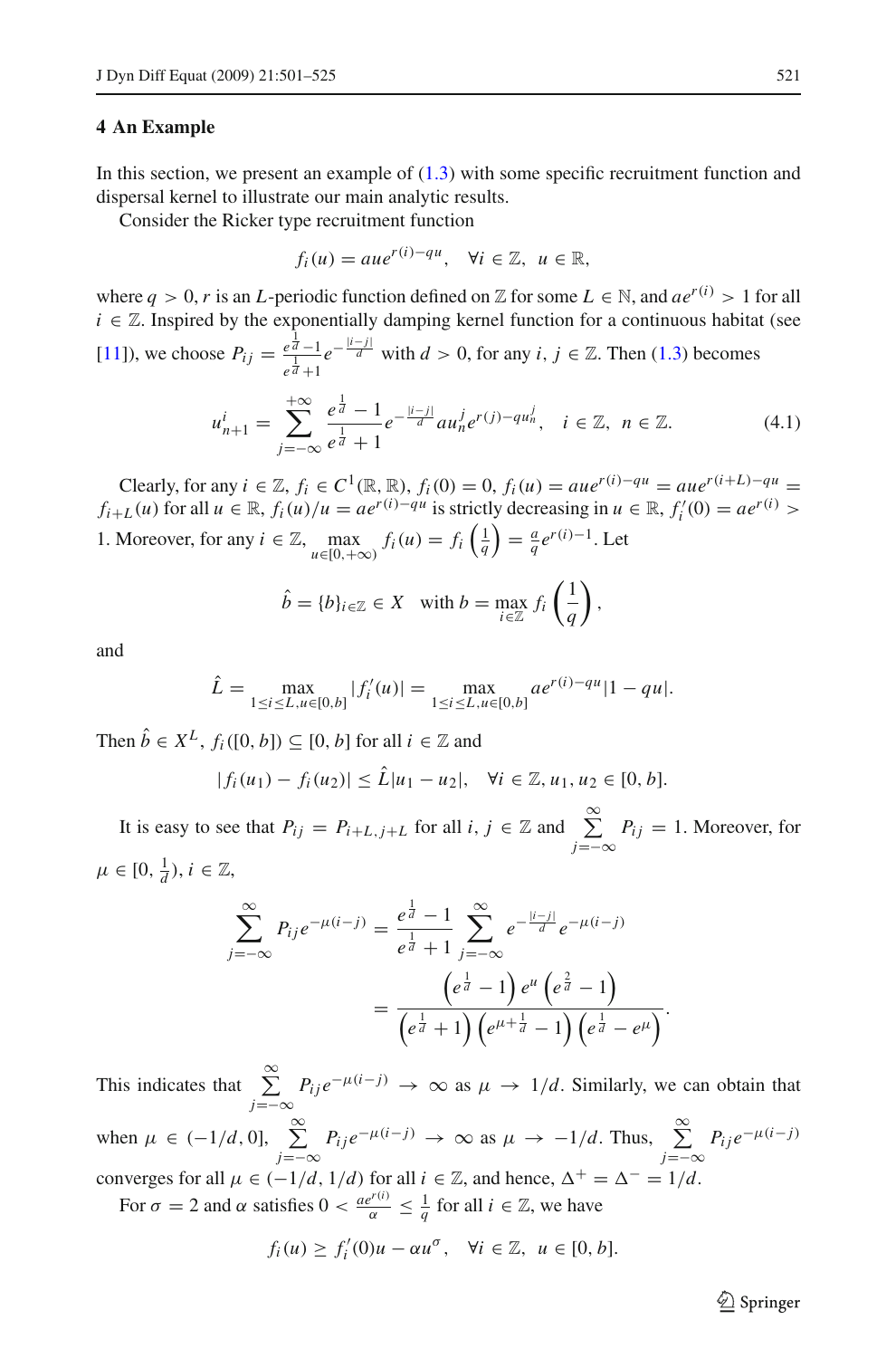Define  $\bar{L}_0 : \mathbb{R}^L \to \mathbb{R}^L$  as

$$
\bar{L}_0[\varphi] = A\varphi, \quad \forall \varphi \in \mathbb{R}^L,
$$

where  $A = (a_{im})_{L \times L}$  with  $a_{im} = \sum_{i=1}^{+\infty}$ *k*=−∞  $P_{i,kL+m} f'_{m}(0)$ , for *i*, *m* ∈ {1, 2, ..., *L*}, and

$$
r(\bar{L}_0) = \max\{|\lambda|, \lambda \text{ is an eigenvalue of } A\}.
$$

In this case, we have

$$
a_{im} = ae^{r(m)} \frac{e^{\frac{1}{d}} - 1}{e^{\frac{1}{d}} + 1} \sum_{k=-\infty}^{\infty} e^{\frac{-|i - (kL + m)|}{d}}
$$
  
= 
$$
\begin{cases} ae^{r(m)} \frac{e^{\frac{1}{d}} - 1}{(e^{\frac{1}{d}} + 1) (1 - e^{-\frac{L}{d}})} (e^{\frac{-i+m}{d}} + e^{\frac{i-m-L}{d}}), & \text{if } i \geq m, \\ ae^{r(m)} \frac{e^{\frac{1}{d}} - 1}{(e^{\frac{1}{d}} + 1) (1 - e^{-\frac{L}{d}})} (e^{\frac{-i+m-L}{d}} + e^{\frac{i-m}{d}}), & \text{if } i < m, \end{cases}
$$

for  $i, m \in \{1, 2, ..., L\}.$ 

If we further have  $r(\bar{L}_0) > 1$ , then assumptions (H1), (H2), (H3)', (H4) and (H5) hold, and hence, Theorems [3.1](#page-12-1) and [3.2](#page-14-1) hold for system [\(4.1\)](#page-20-1). The spreading speed in the direction of  $\vec{\xi} = -1$  is

$$
c^*(-1) = \inf_{\mu \in (0, \frac{1}{d})} \frac{\ln \lambda_{-\mu}}{\mu},
$$

where  $\lambda_{-\mu}$  is the principle eigenvalue of  $L_{-\mu} : \mathbb{R}^L \to \mathbb{R}^L$ :

$$
L_{-\mu}[u] = A_{-\mu}u, \quad \forall u \in \mathbb{R}^L,
$$

where  $A_{-\mu} = (a_{im}^{-\mu})_{L \times L}$  with

$$
a_{im}^{-\mu} = \sum_{k=-\infty}^{+\infty} a \frac{e^{\frac{1}{d}} - 1}{e^{\frac{1}{d}} + 1} e^{-\frac{|i - (kL + m)|}{d}} e^{r(m)} e^{-\mu(i - (kL + m))}
$$
  
\n
$$
= \begin{cases} a^{\frac{1}{d}} - 1 \frac{e^{\frac{1}{d}} - 1}{e^{\frac{1}{d}} + 1} e^{r(m) - \mu(i - m)} \left( \frac{e^{\frac{m - i}{d}}}{1 - e^{-(\mu L + \frac{L}{d})}} + \frac{e^{\frac{i - m - L}{d}} + \mu L}{1 - e^{(\mu L - \frac{L}{d})}} \right), & \text{if } i \geq m, \\ a \frac{e^{\frac{1}{d}} - 1}{e^{\frac{1}{d}} + 1} e^{r(m) - \mu(i - m)} \left( \frac{e^{\frac{m - i - L}{d}} - \mu L}{1 - e^{-(\mu L + \frac{L}{d})}} + \frac{e^{\frac{i - m}{d}}}{1 - e^{(\mu L - \frac{L}{d})}} \right), & \text{if } i < m, \end{cases}
$$

for  $i, m \in \{1, 2, ..., L\}.$ 

The spreading speed in the direction of  $\vec{\xi} = 1$  can be similarly obtained as

$$
c^*(1) = \inf_{\mu \in (0, \frac{1}{d})} \frac{\ln \lambda_\mu}{\mu},
$$

where  $\lambda_{\mu}$  is the principle eigenvalue of  $L_{\mu} : \mathbb{R}^{L} \to \mathbb{R}^{L}$ :

$$
L_{\mu}[u] = A_{\mu}u, \quad \forall u \in \mathbb{R}^{L},
$$

<sup>2</sup> Springer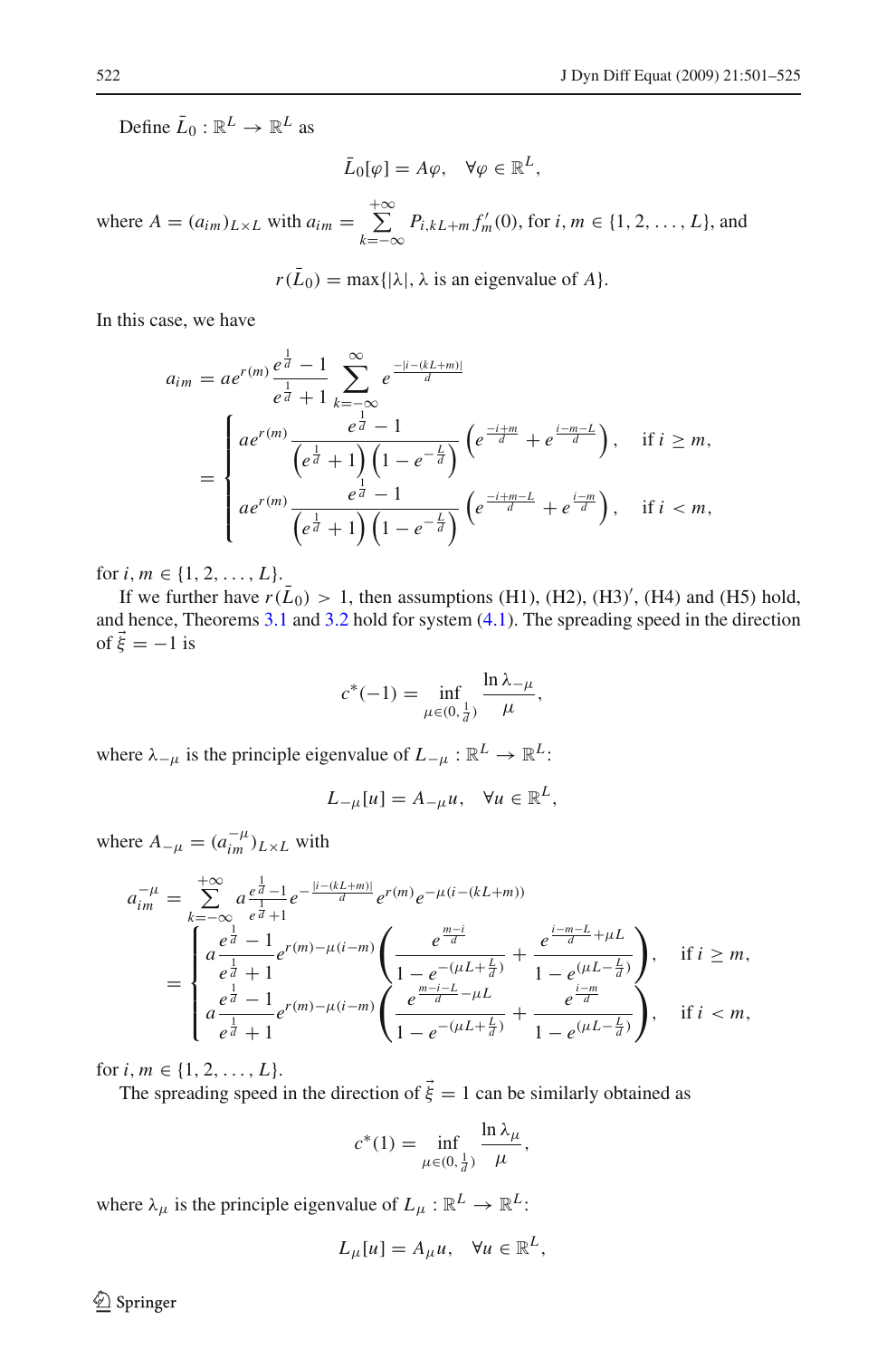

<span id="page-22-0"></span>**Fig. 1** A solution  $\{u_n^i\}_{i \in \mathbb{Z}}$  of [\(4.1\)](#page-20-1) when  $n = 1, 5, 10, 20$ 

where  $A_{\mu} = (a_{im}^{\mu})_{L \times L}$  with

$$
a_{im}^{\mu} = \begin{cases} a^{\frac{e^{\frac{1}{d}}-1}{e^{\frac{1}{d}}+1}e^{r(m)+\mu(i-m)} \left( \frac{e^{\frac{m-i}{d}}}{1-e^{(\mu L-\frac{L}{d})}} + \frac{e^{\frac{i-m-L}{d}-\mu L}}{1-e^{(-\mu L-\frac{L}{d})}} \right), & \text{if } i \geq m, \\ a^{\frac{e^{\frac{1}{d}}-1}{e^{\frac{1}{d}}+1}e^{r(m)+\mu(i-m)} \left( \frac{e^{\frac{m-i-L}{d}+\mu L}}{1-e^{(\mu L-\frac{L}{d})}} + \frac{e^{\frac{i-m}{d}}}{1-e^{(-\mu L-\frac{L}{d})}} \right), & \text{if } i < m, \end{cases}
$$

for *i*,  $m \in \{1, 2, ..., L\}.$ 

Since  $P_{ij} = P_{ji}$  for all  $i, j \in \mathbb{Z}$ , it follows from Lemma [2.3](#page-8-3) that spreading speeds in the directions of  $\vec{\xi} = 1$  and  $\vec{\xi} = -1$  are the same, i.e.,  $c^*(1) = c^*(-1)$ . Indeed, it is easy to see that  $A_{-\mu} = BC$  and  $A_{\mu} = B^{\top}C$ , where

$$
B_{im} = \begin{cases} a\frac{e^{\frac{1}{d}}-1}{e^{\frac{1}{d}}+1}e^{-\mu(i-m)}\left(\frac{e^{\frac{m-i}{d}}}{1-e^{-(\mu L+\frac{L}{d})}}+\frac{e^{\frac{i-m-L}{d}+\mu L}}{1-e^{(\mu L-\frac{L}{d})}}\right), & \text{if } i \geq m, \\ a\frac{e^{\frac{1}{d}}-1}{e^{\frac{1}{d}}+1}e^{-\mu(i-m)}\left(\frac{e^{\frac{m-i-L}{d}-\mu L}}{1-e^{-(\mu L+\frac{L}{d})}}+\frac{e^{\frac{i-m}{d}}}{1-e^{(\mu L-\frac{L}{d})}}\right), & \text{if } i < m, \end{cases}
$$

for *i*,  $m \in \{1, 2, ..., L\}$ , and  $C = diag\{e^{r(1)}, e^{r(2)}, ..., e^{r(L)}\}$ .

In particular, we choose

$$
r(i) = \begin{cases} r_1, & nL - L_1 \le i < n, \\ r_2, & nL \le i < n, \\ t < n. \end{cases}
$$

for any  $i \in \mathbb{Z}$ , where  $n \in \mathbb{N}$ ,  $L_1, L_2 \in \mathbb{N}$  and  $L_1 + L_2 = L$ . This indicates that each period part of the whole habitat is composed of a favorable habitat (corresponding to  $max{r_1, r_2}$ ) and an unfavorable habitat (corresponding to  $\min\{r_1, r_2\}$ ). Let  $a = 1.2, q = 1, d = 1, L = 2$ ,  $L_1 = L_2 = 1, r_1 = 0, r_2 = 1$ . Then we have

$$
A = \begin{bmatrix} 1.979266244 & 0.4718686397 \\ 1.282671949 & 0.7281313600 \end{bmatrix}
$$

<sup>2</sup> Springer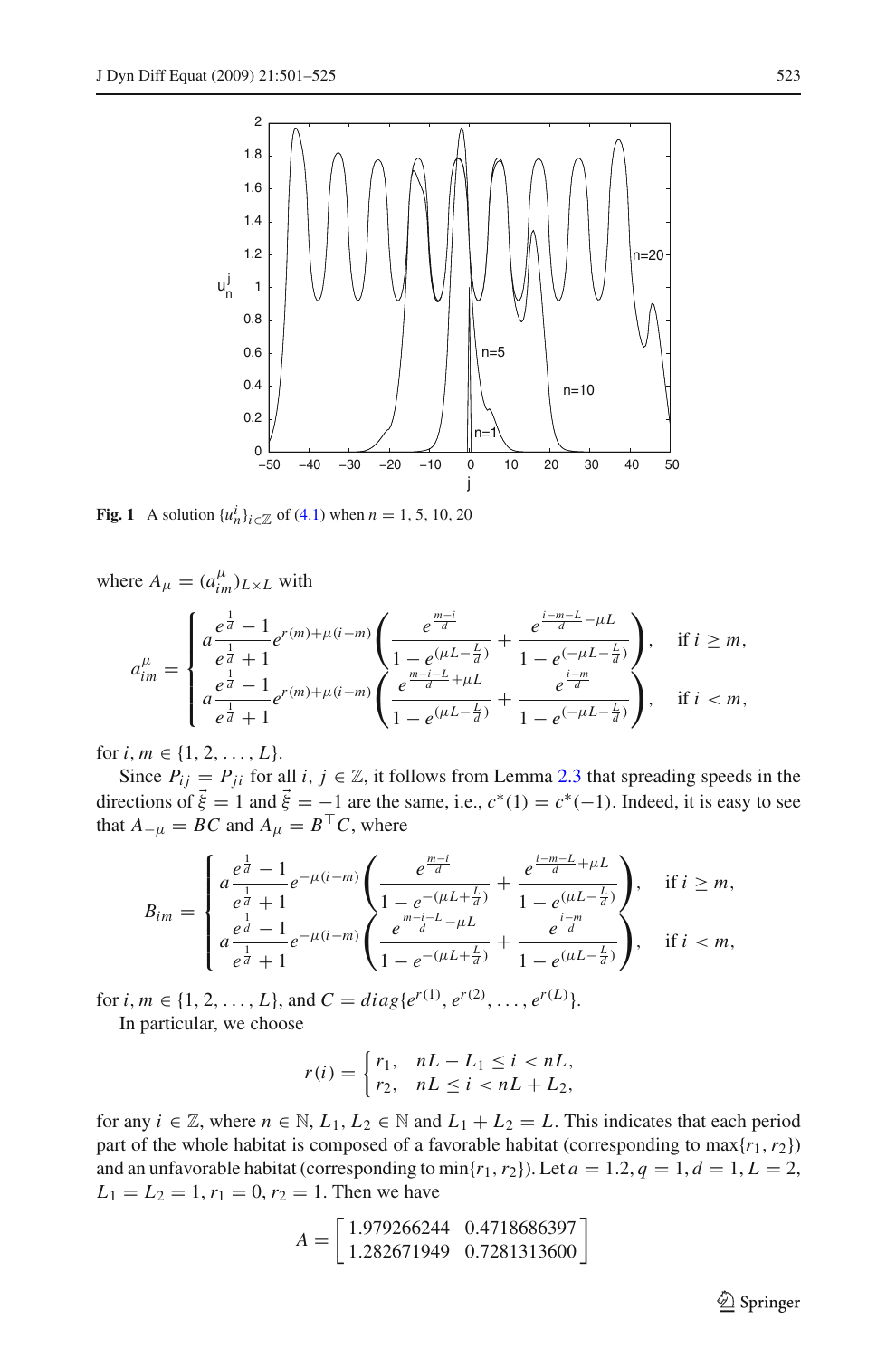and  $r(\bar{L}_0) = 2.351990990 > 1$ . Moreover,

$$
A_{-\mu} = \left[ \frac{1.2e(e-1)\left(\frac{1}{1-e^{-2\mu-2}} + \frac{e^{-2+2\mu}}{1-e^{-2+2\mu}}\right)}{(e+1)} + \frac{1.2e^{\mu}(e-1)\left(\frac{e^{-1-2\mu}}{1-e^{-2\mu-2}} + \frac{e^{-1}}{1-e^{-2+2\mu}}\right)}{(e+1)}\right]
$$
  

$$
\frac{1.2e^{1-\mu}(e-1)\left(\frac{e^{-1}}{1-e^{-2\mu-2}} + \frac{e^{-1+2\mu}}{1-e^{-2+2\mu}}\right)}{(e+1)} + \frac{1.2(e-1)\left(\frac{1}{1-e^{-2\mu-2}} + \frac{e^{-2+2\mu}}{1-e^{-2+2\mu}}\right)}{(e+1)}\right]}{(e+1)}
$$

and

$$
c^*(1) = c^*(-1) \approx 2.069595656.
$$

As a verification of the analytic results, choosing the initial function  $u_1$  as

$$
u_1^i = \begin{cases} 1, & i = 0, \\ 0, & i \neq 0, i \in \mathbb{Z}, \end{cases}
$$

we show the solution  $\{u_n^i\}_{i \in \mathbb{Z}}$  of [\(4.1\)](#page-20-1) at times  $n = 1, 5, 10, 20$  in Fig. [1.](#page-22-0)

#### <span id="page-23-3"></span>**References**

- 1. Aronson, D.G., Weinberger, H.F. : Nonlinear diffusion in population genetics, combustion, and nerve pulse propagation. In: Goldstein, J.A. (ed.) Partial Differential Equations and Related Topics, Lecture Notes in Mathematics, vol. 446, pp. 5–49. Springer–Verlag, New York (1975)
- <span id="page-23-13"></span>2. Berestycki, H., Hamel, F., Roques, L.: Analysis of the periodically fragmented environment model: I—species persistence. J. Math. Biol. **51**, 75–113 (2005)
- <span id="page-23-14"></span>3. Berestycki, H., Hamel, F., Roques, L.: Analysis of the periodically fragmented environment model: II—biological invasions and pulsating traveliling fronts. J. Math. Pures Appl. **84**, 1101–1146 (2005)
- <span id="page-23-4"></span>4. Diekmann, O.: Threasholds and traveling waves for the geographical spread of infection. J. Math. Biol. **6**, 109–130 (1978)
- <span id="page-23-5"></span>5. Diekmann, O.: Run for your life, A note on the asymptotic speed of propagation of an epidemic. J. Diff. Eqns. **33**, 58–73 (1979)
- <span id="page-23-7"></span>6. Freidlin, M.I.: On wavefront propagation in periodic media. In: Pinsky, M. (ed.) Stochastic Analysis and Applications, Adv. in Prob. and Rel. Topics 7, Marcel Dekker, New York (1984)
- <span id="page-23-8"></span>7. Gärtner, J., Freidlin, M.I.: On the propagation of concentration waves in periodic and random media. Sov. Math. Dokl. **20**, 1282–1286 (1979)
- <span id="page-23-15"></span>8. Guo, J., Hamel, F.: Front propagation for discrete periodic monostable equations. Math. Ann. **335**, 489– 525 (2006)
- <span id="page-23-0"></span>9. Hastings, A., Cuddington, K., Davies, K.F., Dugaw, C.J., Elmendorf, S., Freestone, A., Harrison, S., Holland, M., Lambrinos, J., Malvadkar, U., Melbourne, B.A., Moore, K., Taylor, C., Thomson, D.: The spatial spread of invasions: new developments in theory and evidence. Ecol. Lett. **8**, 91–101 (2005)
- <span id="page-23-10"></span>10. Hsu, S.-B., Zhao, X.-Q.: Spreading speeds and traveling waves for non-monotone integrodifference equations. SIAM J. Math. Anal. **40**, 776–789 (2008)
- <span id="page-23-11"></span>11. Kawasaki, K., Shigesada, N.: An integrodifference model for biological invasions in a periodically fragmented environment. Japan J. Indust. Appl. Math. **24**, 3–15 (2007)
- <span id="page-23-1"></span>12. Kot, M., Lewis, M.A., van den Driessche, P.: Dispersal data and the spread of invading organisms. Ecology **77**, 2027–2042 (1996)
- <span id="page-23-2"></span>13. Levine, J.M., Pachepsky, E., Kendall, B.E., Yelenik, S.G., Lambers, J.H.R.: Plant–soil feedbacks and invasive spread. Ecol. Lett. **9**, 1005–1014 (2006)
- <span id="page-23-12"></span>14. Li, B., Lewis, M.A., Weinberger, H.F.: Existence of traveling waves for integral recursions with nonmonotone growth functions. J. Math. Biol. **58**, 323–338 (2009)
- <span id="page-23-6"></span>15. Liang, X., Zhao, X.-Q.: Asymptotic speeds of spread and traveling waves for monotone semiflows with applications. Comm. Pure Appl. Math. **60**, 1–40 (2007). (erratum: **61**, 137–138 (2008))
- <span id="page-23-16"></span>16. Shigesada, N., Kawasaki, K.: Biological Invasions: Theory and Practice. Oxford University Press, Oxford (1997)
- <span id="page-23-9"></span>17. Shigesada, N., Kawasaki, K., Teramoto, E.: Traveling periodic waves in heterogeneous environments. Theor. Popul. Biol. **30**, 143–160 (1986)